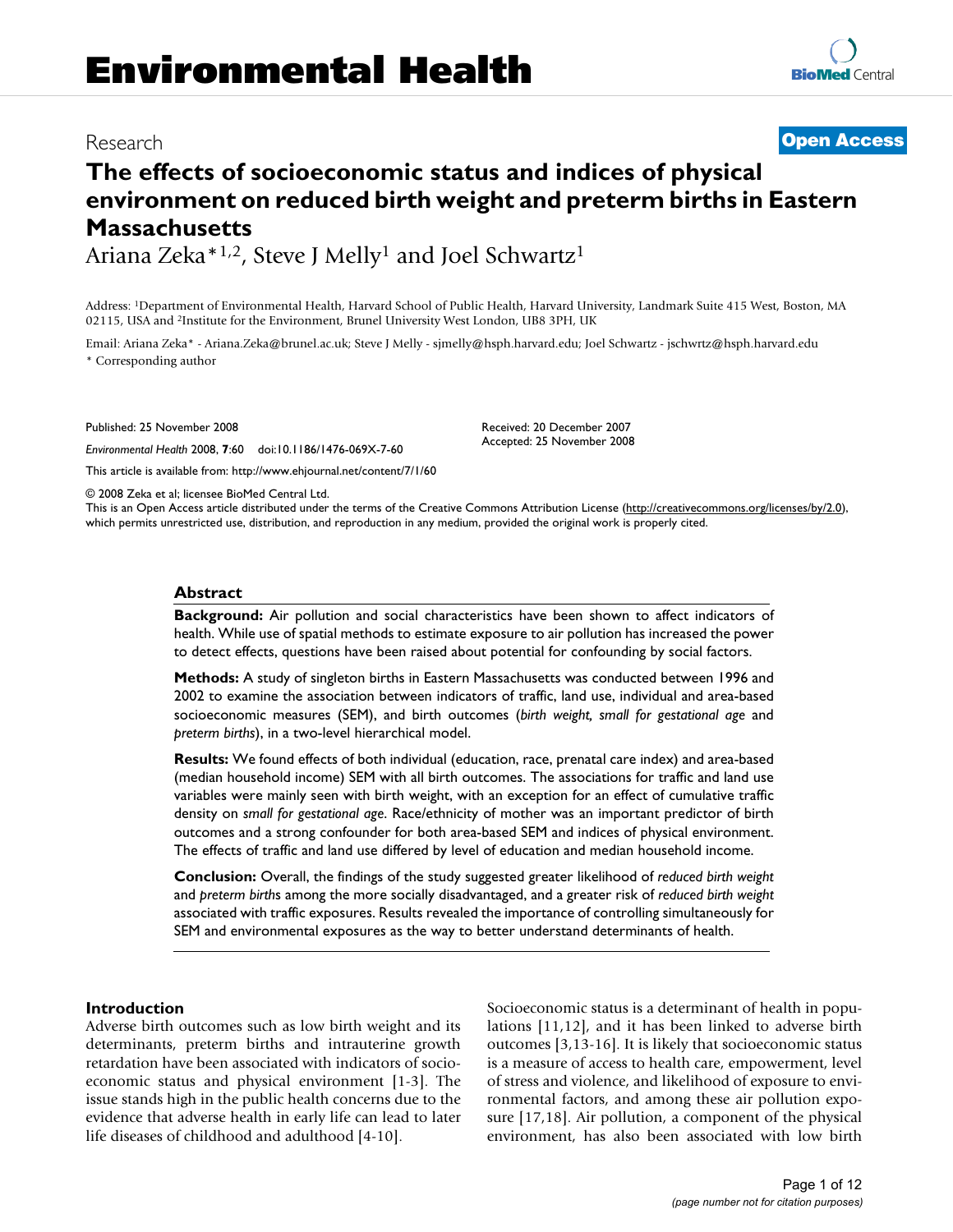weight and preterm births [19-24]. While different sources of air pollution have been associated with increased risk of adverse health, it is traffic pollutants that show the greater heterogeneity in concentration within urban areas [25]. Because measures of concentrations of air pollutants at individual addresses are unfeasible in large studies of births or other outcomes, either modeled concentrations of air pollutants or measures of traffic such as traffic density or distance to roadways have been used as exposure indices [26]. One concern of this approach is that variability in socioeconomic measures (SEM) can predict distribution of indices of physical environment [27-30]. Hence by studying these two together one can control each for confounding by the other, also allowing for examination of interactions between factors. In addition, the use of SEM at both the individual and area-based level allows one to capture both the effect of individual level SEM as well as any additional contextual effects that exist at the area level. Most epidemiologic studies of pregnancy outcomes have examined the effects of individual or contextual level SEM or the effects of physical environment, but rarely the effects of all three simultaneously.

The present study was carried out to identify and explain disparities in reduced birth weight and preterm births in seven counties of Eastern Massachusetts between 1996 and 2002. We intended in this study to explain the variation in birth outcomes as a function of the individual and area-based level SEM, measures of traffic and land use as indices of physical environment, and their interaction using a two-level hierarchical model. We also sought to assess the degree of confounding of one group of factors by the other likely to be present in previous reports that have not examined these two groups of factors together.

## **Methods**

#### *Study population*

The study population included *all singleton live births* in Eastern Massachusetts for the counties of Bristol, Essex, Middlesex, Norfolk, Plymouth, Suffolk, and Worcester obtained from the Massachusetts Birth Registry for the period between January 1, 1996 and December 31, 2002. The population of the seven counties covered about 83 percent of the state's population. Individual address of mother at time of birth was geocoded by a private firm by matching the address to state, city ZIPcode and TIGER street network data, and assigning to this street address latitude and longitude coordinates. The geocoding was then reassessed by us for accuracy and completeness. The study and the use of birth data was approved by the Massachusetts Department of Public Health and the Human Subjects Committee of the Harvard School of Public Health. We restricted our study to births born between 20 and 45 weeks of gestation, with birth weight between 500 and 5500 grams. We also excluded those births that could

not be correctly assigned an address (4.9 percent), resulting in the final number used for the study of 425 751.

#### *Outcome*

We focused on three measures of birth outcomes: *birth weight* (continuous variable), *small for gestational age* (SGA) and *preterm births* (dichotomous variables). Low birth weight among term newborns (born at  $\geq$  37 to 45 weeks of gestation) may represent intrauterine growth retardation. We constructed a measure of intrauterine growth retardation, SGA, by calculating the lowest 10 percentile of the distribution of weight by gestational week, maternal race, and infant gender among all term births as the cutoff. We assigned 1 to those births falling below this cutoff and 0 otherwise (reference group). *Preterm birth*s were defined as all neonates born between 20 and <37 weeks of gestation. The reference group for preterm births was defined as all term births (born at  $\geq$  37 to 45 weeks).

#### *Exposure*

We used three indicators of physical environment for this study. We calculated two measures of traffic – cumulative traffic density and distance to primary highways, and assigned them at individual address of mother at time of birth. We also calculated the percent land used in each census tract for recreation and conservation.

#### *Cumulative traffic density*

We obtained a spatial dataset for roads and highways in Eastern Massachusetts in 2002 from the Massachusetts Highway Department (MHD 2002), which conducts annual traffic data collection. This dataset included average daily traffic (ADT) as an attribute.

A grid made up of points spaced 200 meters apart was created over the study area of Eastern Massachusetts, using ArcGIS 9.1 (ESRI, Redlands, CA) buffer tool. Around each grid point we created 100 meters radius circles. We intersected these circles with the MHD 2002 roads to create a combined dataset of roads within each circle. Cumulative ADT (CADT) was calculated for all road segments within 100 meters around each grid point as: CADT =  $\Sigma$  (ADT \* road segment length), and that value was assigned to the respective grid point. Birth addresses were then assigned a weighted average of the estimates of the four grid points around it, using bilinear interpolation.

#### *Distance to roadways*

Spatial data on major roadways were obtained through the US Census 2000 Topologically Integrated Geographic Encoding and Referencing system (TIGER) [31]. Geocoded birth addresses were joined to these data by spatial location, using ArcGIS 9.1. Using the resulting database we identified the nearest primary highway with "limited access" (these roads can only be accessed through ramps,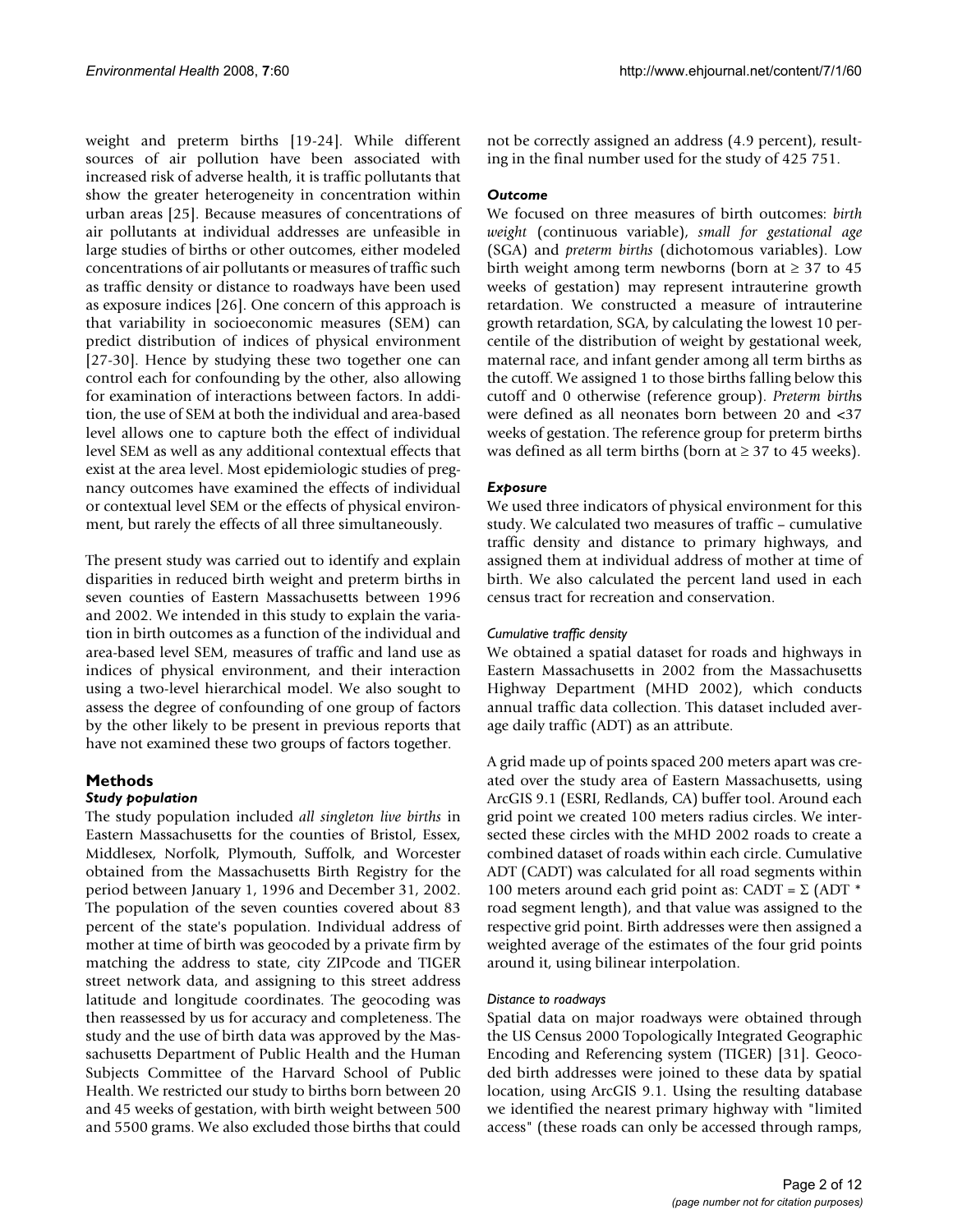have multiple lanes of traffic, and have no direct intersection with other roads) to the birth address and calculated the distance to this major road. The TIGER roads were chosen because the same database source was used for geocoding the birth addresses.

#### *Land use for recreation and conservation (open space)*

Protected and recreational open space was downloaded from MassGIS, Massachusetts Executive Office of Environmental Affairs [32]. The subset of the open space designated for recreation, conservation, water supply, and forestry was intersected with 2000 Census tract boundaries (also downloaded from MassGIS) using ArcGIS 9.1. The percent of each census tract that was open space was then calculated and assigned to birth addresses belonging to that tract.

#### *Socioeconomic indicators*

#### *Individual variables*

We obtained from the birth registry information on mother's race, years of education, and the Kotelchuck index of adequacy of prenatal care utilization (APNCU). Race/ethnic background of mother was categorized as: White, African-American, Asian, and Hispanic. Due to small numbers we excluded births from Native American mothers from the analyses (total of 674).

We categorized education as: *high school or less* (≤ 12 years of educational attainment); *some college* (13–15 years); and *college or postgraduate*  $(≥ 16$  years). We categorized the APNCU, a measure based on the number and the time of start of mother's prenatal visits [33], into: *inadequate* (<50 percent of expected visits used); *intermediate* (50–79 percent); *appropriate* (80–109 percent); and *appropriate plus* (≥ 110 percent). Adequacy of prenatal care can be a predictor of accessibility of mother to health care, and inability to have appropriate prenatal care is more likely for those living in poorer neighborhoods.

#### *Contextual variables*

We obtained data from the United States Census Bureau of 2000 on median household income for each census tract in the study area, and assigned these to births whose address belonged to that tract. Preliminary analyses controlled for several other variables at the census tract level: percent below poverty, percent with low education, percent of ethnic background (African-American, Hispanic) and found no association or confounding by these factors, therefore not presented in this work.

#### *Model covariates*

Measures of traffic were log transformed to stabilize the variance and used as such in the analyses. We controlled additionally in the models for age of mother, gestational age, amount of cigarettes smoked during pregnancy,

chronic conditions of mother or conditions of pregnancy (renal disease, lung disease, hypertension, gestational diabetes or diabetes diagnosed otherwise, uterine bleeding), if the mother ever had a previous preterm birth, if the mother ever had a previous infant weighting 4000 grams or more, gender of infant, and year of birth to control for time trends.

Smoking during pregnancy is associated with adverse births, and it has not been controlled for in many previous studies. Because smoking varies with social class in the United States [34], it may represent an important confounder. Information on smoking was self-reported by mother on birth certificate, and it reflects the number of cigarettes smoked per day during and pre-pregnancy.

#### *Statistical Methods*

#### *Modeling for gaussian data*

For continuous outcomes such as birth weight, linear mixed regression models were carried out [35]. For example, let Y<sub>ij</sub> be the response (*birth weight*) in the i<sup>th</sup> subject in census tract j, and child sex<sub>i</sub>, maternal age<sub>i</sub>, traffic at individual address of mother $_{i}$ , individual-level socioeconomic measures (ILSEM)<sub>i</sub>, census tract-level socioeconomic measures (TLSEM)<sub>i</sub> denote the set of covariates of interest. Then we considered models of the form

$$
Y_{ij} = u_j + b_0 + b_1 child \ sex_i + b_2 material \ age_i + \dots + b_3 Traffic_i + b_4 ILSEM_i + b_5 TLSEM_j + \dots + e_{ij}
$$

Here  $e_{ii}$  is the error term, and  $u_i$  is the tract-specific random intercept and represents the variation of the rate in the groups due to unmeasured factors. This intercept is randomly generated from a normal distribution as suggested by Pickle [36], modeled with the SAS procedure MIXED (SAS Institute).

#### *Modeling for binomial data*

Binomial data was modeled similarly to the normal data. For *SGA* and *preterm births*, Y<sub>ij</sub> will be the outcome in the i<sup>th</sup> subject in the j<sup>th</sup> census tract, with the model of the form

Logit(Pr Y<sub>ij</sub> = 1|X) = 
$$
u_j + \beta_0 + \beta_1
$$
child sex<sub>i</sub> +  $\beta_2$  maternal age<sub>i</sub>  
+ ... +  $\beta_3$ Traffic<sub>i</sub> +  $\beta_4$ ILSEM<sub>i</sub> +  $\beta_5$ TLSEM<sub>j</sub>

where  $u_i$  is a random census tract intercept. This approach was implemented using a recent version of the SAS procedure GLIMMIX [37].

It was likely that the *u<sub>i</sub>* would exhibit spatial correlation, from either the models for Gaussian or Binomial data. We modeled this spatial correlation by assigning the latitude and longitude of the population centroid of each census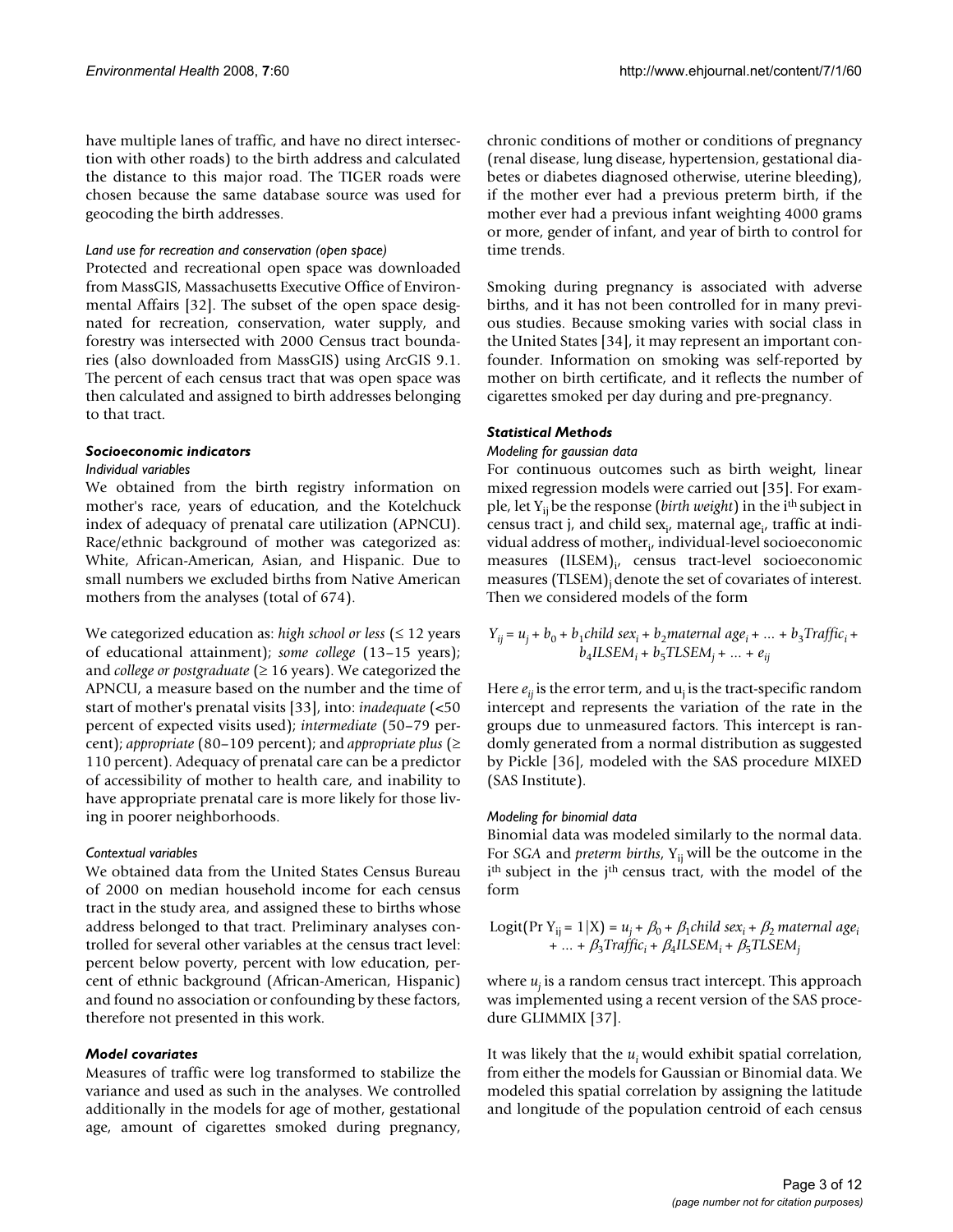tract to each observation in the group *i*, and fitting an exponential spatial correlation structure.

We examined effect modification by median household income and maternal education for the association between birth weight and traffic and land use variables. We assessed precision in the difference of effects by calculating 95 percent confidence intervals around that difference [38].

## **Results**

## *Descriptive Analyses*

We calculated *mean birth weight* and the percentages of SGA, *preterm births* and a comparison group by categories of socio-demographic variables (table 1). The comparison group was selected as all term births ( $\geq$  37 to 45 weeks) of weight  $\geq$  2500 g just for the purpose of the descriptive analyses. Most of the births in our study were of White mothers (75.3 percent). Mean birth weight of newborns of African-American mother was about 230 g lower than that of White; lower mean birth weight was also seen for births from mothers of Hispanic or Asian background. Because of matching in defining SGA, the percent by ethnicity of mother among SGA births were similar to those in the comparison group. The proportions of births from non-White mothers among preterm births were greater than those of the comparison group, by a range of 1.6 to 5 percent.

Lower mean birth weight was observed among mothers with lower education ( $\leq 12$  years) compared to births from mothers with >12 years of educational attainment. The prevalences of mothers with high school or less educational attainment with SGA and preterm births were about one third greater than that of the comparison group (31 percent and 26 percent greater respectively).

Birth weight was lower among mothers who had received less than appropriate prenatal care. The prevalence of mothers who had received inadequate prenatal care was greater for SGA and preterm births than for comparison group. However, 76.5 percent of mothers who had preterm births had received *more than appropriate* prenatal care, twice as much as the comparison group, a suggestion of at risk pregnancies. About 9 percent of mothers had reported or were diagnosed with chronic diseases or conditions of pregnancy (chronic renal disease, lung disease, hypertension, gestational diabetes or diabetes diagnosed otherwise, uterine bleeding) – 41 percent of these had sought *appropriate* prenatal care and 48 percent *more than appropriate* prenatal care.

Younger mothers (<20 years old) had on average newborns of lower birth weight compared to births from older age groups; they were more likely to have SGA or preterm

births than the comparison group (5.2 percent and 4 percent respectively). Worse birth outcomes were observed for mothers with a history of smoking during or pre-pregnancy, and among those with a previous preterm birth, although the numbers for this last one were small. Gender of infant did not make any difference on birth outcome.

We calculated mean birth weight and percent of SGA, preterm birth and comparison group by quartiles of traffic and land use variables and median household income (table 2). All adverse birth outcomes were more likely with greater traffic density, closer distance to major highways, lower percent of open space, and lower median household income.

## *Multivariate Analyses*

We estimated the covariate adjusted associations between individual and census tract level SEM (SEM model, table 3), the associations for traffic and land use variables (exposure model, table 4), and covariate adjusted associations for SEM, traffic and land use variables (full model, table 5) and all birth outcomes. To assess confounding of the SEM and indices of physical environment by each other, and of the individual versus contextual level SEM, we also examined models selectively deleting each variable, and assessed the change in the coefficients for other variables compared to the full model. The effect of that control is presented below.

## *Individual level SEM*

*High school or less* educational attainment of mother was associated with lower birth weight when compared to births from mothers who had *some college* education (-8.6 g; 95 percent confidence interval (CI): -12.9 g, -4.3 g). In contrast, being born from mothers with *college* and *postgraduate* education (≥ 16 years) was associated with a greater birth weight  $(6.0 \text{ g}; 95 \text{ percent CI}: 2.1 \text{ g}, 10.0 \text{ g}).$ Mothers with  $\leq 12$  year of educational attainment were similarly at greater risk of SGA and preterm births (table 3).

Being born of African-American, Asian or Hispanic mothers was associated with lower birth weight, when compared to births from White mothers. Risk of preterm birth was also increased for mothers of African-American background (odds ratio (OR) = 1.06; 95 percent CI: 1.00 1.11). No increased risk was seen for Hispanic mothers, while a protective effect was seen for Asian mothers (OR = 0.76; 95 percent CI: 0.73, 0.82).

Lower birth weight was observed among newborns from mothers who had been provided with less than appropriate prenatal care (for example, birth weight associated with inadequate prenatal care was -53.2 g; 95 percent CI: -59.0 g, -47.4 g), when compared to mothers who had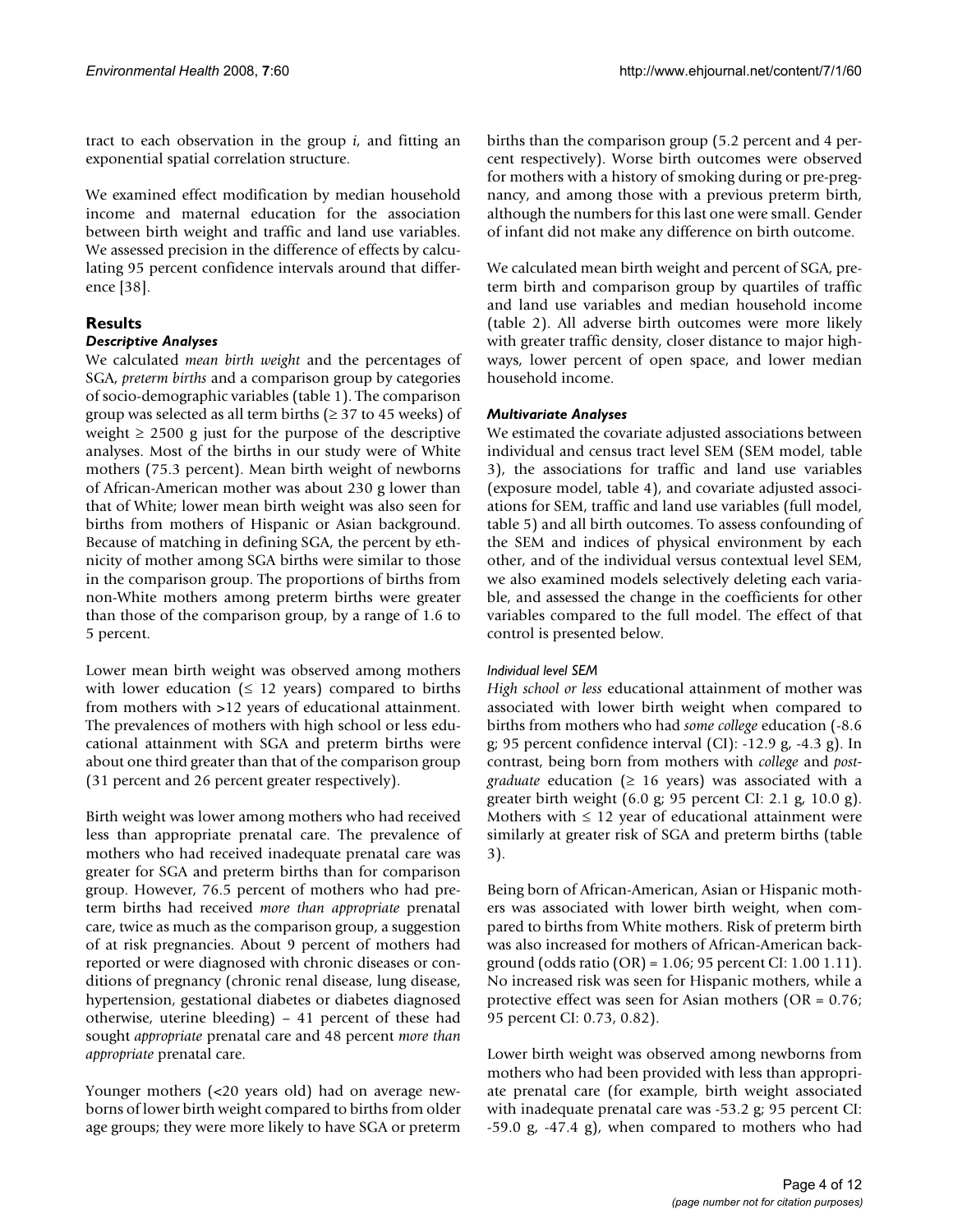| Mother race<br>75.3<br>76.2<br>White<br>3463<br>(545)<br>32103<br>22160<br>66.8<br>266329<br>76.0<br>7.4<br>3236<br>2938<br>7.0<br>12.0<br>African-<br>(638)<br>3994<br>24530<br>7.0<br>American<br>6.0<br>6.0<br>3241<br>(510)<br>2471<br>5.9<br>2194<br>6.6<br>20900<br>Asian<br>3306<br>4531<br>14.3<br>10.8<br>11.0<br>(565)<br>10.8<br>4730<br>37691<br>Hispanic<br>0.2<br>0.2<br>537<br>0.2<br>Native<br>0.2<br>3371<br>(581)<br>66<br>68<br>American<br>0<br>0<br>38<br>0.1<br>0.1<br>0.1<br>3426<br>417<br>Missing<br>(622)<br>Mother<br>education<br>2.6<br>3296<br>3.1<br>1126<br>3.4<br>8073<br>2.3<br>(561)<br>1307<br>Primary and<br>secondary<br>$(\leq 8 \text{ years})$<br>29.0<br>3338<br>15190<br>36.1<br>11453<br>34.5<br>96981<br>27.7<br>High school<br>(576)<br>$(28 - 12)$<br>years)<br>31.7<br>11012<br>33.2<br>41.6<br>39.9<br>3481<br>(533)<br>13354<br>145698<br>Some college<br>$(13 - 15)$<br>years)<br>College or<br>22.6<br>3433<br>9118<br>21.7<br>7269<br>21.9<br>79975<br>22.8<br>(562)<br>postgraduate<br>$( \geq 16 \text{ years})$<br>5.9<br>7.5<br>7.0<br>5.6<br>3333<br>(573)<br>3140<br>2324<br>19677<br>Missing<br><b>APNCU</b><br>None<br>0.6<br>3267<br>(714)<br>251<br>0.6<br>337<br>1.0<br>1825<br>0.5<br>7.8<br>4511<br>10.7<br>9.5<br>25652<br>7.3<br>3308<br>(571)<br>3147<br>Inadequate<br>8.0<br>9.1<br>3.1<br>8.3<br>Intermediate<br>3487<br>(509)<br>3842<br>1036<br>28985<br>3507<br>47.9<br>9.8<br>51.8<br>20185<br>3263<br>181619<br>Appropriate<br>48. I<br>(487)<br>3301<br>13320<br>31.6<br>76.5<br>32.1<br>35.5<br>25401<br>112323<br>Appropriate<br>(627)<br>plus<br>Mother age at<br>birth<br>8.9<br>4020<br>12.1<br>8.1<br>$20$<br>3246<br>(565)<br>5616<br>13.3<br>28308<br>$20 - 29$<br>36.6<br>3389<br>(550)<br>16783<br>39.9<br>12007<br>36.2<br>36.3<br>127149<br>30.2<br>$30 - 34$<br>33.7<br>3465<br>12143<br>28.8<br>10017<br>34.6<br>(546)<br>121240<br>$35 - 39$<br>17.4<br>6196<br>14.7<br>5762<br>17.4<br>61997<br>17.7<br>3462<br>(574)<br>$>39$<br>3422<br>3.3<br>3.4<br>(600)<br>$1371$<br>3.3<br>1378<br>4.2<br>11710<br>Number of<br>cigarettes<br>smoked during<br>pregnancy (per<br>day)<br>79.3<br>29001<br>91.5<br>90.0<br>3438<br>(555)<br>33410<br>87.4<br>320511<br>None<br>9.8<br>3208<br>(558)<br>8655<br>20.6<br>4115<br>12.4<br>29301<br>8.4<br>Any amount<br>0.1<br>592<br>0.2<br>0.2<br>3369<br>44<br>68<br>0.2<br>Missing<br>(648)<br>Number of<br>cigarettes<br>smoked before<br>pregnancy (per<br>day)<br>None<br>83.0<br>30580<br>72.6<br>26896<br>81.1<br>295766<br>3437<br>(556)<br>84.4<br>3309<br>11398<br>27.1<br>6120<br>18.4<br>53238<br>15.2<br>Any amount<br>16.6<br>(566)<br>0.4<br>3384<br> 3 <br>0.3<br>168<br>0.5<br>1400<br>0.4<br>Missing<br>(620) | Categorical<br>variables | All births<br>(% of total) | Mean birth weight<br>(in grams) (SD) | <b>Small for gestational</b> | age N (%) | <b>Preterm birth</b><br>N(%) | <b>Comparison group</b><br>(≥ 37 weeks; ≥ 2500<br>grams) $N$ (%) |  |
|-------------------------------------------------------------------------------------------------------------------------------------------------------------------------------------------------------------------------------------------------------------------------------------------------------------------------------------------------------------------------------------------------------------------------------------------------------------------------------------------------------------------------------------------------------------------------------------------------------------------------------------------------------------------------------------------------------------------------------------------------------------------------------------------------------------------------------------------------------------------------------------------------------------------------------------------------------------------------------------------------------------------------------------------------------------------------------------------------------------------------------------------------------------------------------------------------------------------------------------------------------------------------------------------------------------------------------------------------------------------------------------------------------------------------------------------------------------------------------------------------------------------------------------------------------------------------------------------------------------------------------------------------------------------------------------------------------------------------------------------------------------------------------------------------------------------------------------------------------------------------------------------------------------------------------------------------------------------------------------------------------------------------------------------------------------------------------------------------------------------------------------------------------------------------------------------------------------------------------------------------------------------------------------------------------------------------------------------------------------------------------------------------------------------------------------------------------------------------------------------------------------------------------------------------------------------------------------------------------------------------------------------------------------------------------------------------------------------------------------------------------------------|--------------------------|----------------------------|--------------------------------------|------------------------------|-----------|------------------------------|------------------------------------------------------------------|--|
|                                                                                                                                                                                                                                                                                                                                                                                                                                                                                                                                                                                                                                                                                                                                                                                                                                                                                                                                                                                                                                                                                                                                                                                                                                                                                                                                                                                                                                                                                                                                                                                                                                                                                                                                                                                                                                                                                                                                                                                                                                                                                                                                                                                                                                                                                                                                                                                                                                                                                                                                                                                                                                                                                                                                                                   |                          |                            |                                      |                              |           |                              |                                                                  |  |
|                                                                                                                                                                                                                                                                                                                                                                                                                                                                                                                                                                                                                                                                                                                                                                                                                                                                                                                                                                                                                                                                                                                                                                                                                                                                                                                                                                                                                                                                                                                                                                                                                                                                                                                                                                                                                                                                                                                                                                                                                                                                                                                                                                                                                                                                                                                                                                                                                                                                                                                                                                                                                                                                                                                                                                   |                          |                            |                                      |                              |           |                              |                                                                  |  |
|                                                                                                                                                                                                                                                                                                                                                                                                                                                                                                                                                                                                                                                                                                                                                                                                                                                                                                                                                                                                                                                                                                                                                                                                                                                                                                                                                                                                                                                                                                                                                                                                                                                                                                                                                                                                                                                                                                                                                                                                                                                                                                                                                                                                                                                                                                                                                                                                                                                                                                                                                                                                                                                                                                                                                                   |                          |                            |                                      |                              |           |                              |                                                                  |  |
|                                                                                                                                                                                                                                                                                                                                                                                                                                                                                                                                                                                                                                                                                                                                                                                                                                                                                                                                                                                                                                                                                                                                                                                                                                                                                                                                                                                                                                                                                                                                                                                                                                                                                                                                                                                                                                                                                                                                                                                                                                                                                                                                                                                                                                                                                                                                                                                                                                                                                                                                                                                                                                                                                                                                                                   |                          |                            |                                      |                              |           |                              |                                                                  |  |
|                                                                                                                                                                                                                                                                                                                                                                                                                                                                                                                                                                                                                                                                                                                                                                                                                                                                                                                                                                                                                                                                                                                                                                                                                                                                                                                                                                                                                                                                                                                                                                                                                                                                                                                                                                                                                                                                                                                                                                                                                                                                                                                                                                                                                                                                                                                                                                                                                                                                                                                                                                                                                                                                                                                                                                   |                          |                            |                                      |                              |           |                              |                                                                  |  |
|                                                                                                                                                                                                                                                                                                                                                                                                                                                                                                                                                                                                                                                                                                                                                                                                                                                                                                                                                                                                                                                                                                                                                                                                                                                                                                                                                                                                                                                                                                                                                                                                                                                                                                                                                                                                                                                                                                                                                                                                                                                                                                                                                                                                                                                                                                                                                                                                                                                                                                                                                                                                                                                                                                                                                                   |                          |                            |                                      |                              |           |                              |                                                                  |  |
|                                                                                                                                                                                                                                                                                                                                                                                                                                                                                                                                                                                                                                                                                                                                                                                                                                                                                                                                                                                                                                                                                                                                                                                                                                                                                                                                                                                                                                                                                                                                                                                                                                                                                                                                                                                                                                                                                                                                                                                                                                                                                                                                                                                                                                                                                                                                                                                                                                                                                                                                                                                                                                                                                                                                                                   |                          |                            |                                      |                              |           |                              |                                                                  |  |
|                                                                                                                                                                                                                                                                                                                                                                                                                                                                                                                                                                                                                                                                                                                                                                                                                                                                                                                                                                                                                                                                                                                                                                                                                                                                                                                                                                                                                                                                                                                                                                                                                                                                                                                                                                                                                                                                                                                                                                                                                                                                                                                                                                                                                                                                                                                                                                                                                                                                                                                                                                                                                                                                                                                                                                   |                          |                            |                                      |                              |           |                              |                                                                  |  |
|                                                                                                                                                                                                                                                                                                                                                                                                                                                                                                                                                                                                                                                                                                                                                                                                                                                                                                                                                                                                                                                                                                                                                                                                                                                                                                                                                                                                                                                                                                                                                                                                                                                                                                                                                                                                                                                                                                                                                                                                                                                                                                                                                                                                                                                                                                                                                                                                                                                                                                                                                                                                                                                                                                                                                                   |                          |                            |                                      |                              |           |                              |                                                                  |  |
|                                                                                                                                                                                                                                                                                                                                                                                                                                                                                                                                                                                                                                                                                                                                                                                                                                                                                                                                                                                                                                                                                                                                                                                                                                                                                                                                                                                                                                                                                                                                                                                                                                                                                                                                                                                                                                                                                                                                                                                                                                                                                                                                                                                                                                                                                                                                                                                                                                                                                                                                                                                                                                                                                                                                                                   |                          |                            |                                      |                              |           |                              |                                                                  |  |
|                                                                                                                                                                                                                                                                                                                                                                                                                                                                                                                                                                                                                                                                                                                                                                                                                                                                                                                                                                                                                                                                                                                                                                                                                                                                                                                                                                                                                                                                                                                                                                                                                                                                                                                                                                                                                                                                                                                                                                                                                                                                                                                                                                                                                                                                                                                                                                                                                                                                                                                                                                                                                                                                                                                                                                   |                          |                            |                                      |                              |           |                              |                                                                  |  |
|                                                                                                                                                                                                                                                                                                                                                                                                                                                                                                                                                                                                                                                                                                                                                                                                                                                                                                                                                                                                                                                                                                                                                                                                                                                                                                                                                                                                                                                                                                                                                                                                                                                                                                                                                                                                                                                                                                                                                                                                                                                                                                                                                                                                                                                                                                                                                                                                                                                                                                                                                                                                                                                                                                                                                                   |                          |                            |                                      |                              |           |                              |                                                                  |  |
|                                                                                                                                                                                                                                                                                                                                                                                                                                                                                                                                                                                                                                                                                                                                                                                                                                                                                                                                                                                                                                                                                                                                                                                                                                                                                                                                                                                                                                                                                                                                                                                                                                                                                                                                                                                                                                                                                                                                                                                                                                                                                                                                                                                                                                                                                                                                                                                                                                                                                                                                                                                                                                                                                                                                                                   |                          |                            |                                      |                              |           |                              |                                                                  |  |
|                                                                                                                                                                                                                                                                                                                                                                                                                                                                                                                                                                                                                                                                                                                                                                                                                                                                                                                                                                                                                                                                                                                                                                                                                                                                                                                                                                                                                                                                                                                                                                                                                                                                                                                                                                                                                                                                                                                                                                                                                                                                                                                                                                                                                                                                                                                                                                                                                                                                                                                                                                                                                                                                                                                                                                   |                          |                            |                                      |                              |           |                              |                                                                  |  |
|                                                                                                                                                                                                                                                                                                                                                                                                                                                                                                                                                                                                                                                                                                                                                                                                                                                                                                                                                                                                                                                                                                                                                                                                                                                                                                                                                                                                                                                                                                                                                                                                                                                                                                                                                                                                                                                                                                                                                                                                                                                                                                                                                                                                                                                                                                                                                                                                                                                                                                                                                                                                                                                                                                                                                                   |                          |                            |                                      |                              |           |                              |                                                                  |  |
|                                                                                                                                                                                                                                                                                                                                                                                                                                                                                                                                                                                                                                                                                                                                                                                                                                                                                                                                                                                                                                                                                                                                                                                                                                                                                                                                                                                                                                                                                                                                                                                                                                                                                                                                                                                                                                                                                                                                                                                                                                                                                                                                                                                                                                                                                                                                                                                                                                                                                                                                                                                                                                                                                                                                                                   |                          |                            |                                      |                              |           |                              |                                                                  |  |
|                                                                                                                                                                                                                                                                                                                                                                                                                                                                                                                                                                                                                                                                                                                                                                                                                                                                                                                                                                                                                                                                                                                                                                                                                                                                                                                                                                                                                                                                                                                                                                                                                                                                                                                                                                                                                                                                                                                                                                                                                                                                                                                                                                                                                                                                                                                                                                                                                                                                                                                                                                                                                                                                                                                                                                   |                          |                            |                                      |                              |           |                              |                                                                  |  |
|                                                                                                                                                                                                                                                                                                                                                                                                                                                                                                                                                                                                                                                                                                                                                                                                                                                                                                                                                                                                                                                                                                                                                                                                                                                                                                                                                                                                                                                                                                                                                                                                                                                                                                                                                                                                                                                                                                                                                                                                                                                                                                                                                                                                                                                                                                                                                                                                                                                                                                                                                                                                                                                                                                                                                                   |                          |                            |                                      |                              |           |                              |                                                                  |  |
|                                                                                                                                                                                                                                                                                                                                                                                                                                                                                                                                                                                                                                                                                                                                                                                                                                                                                                                                                                                                                                                                                                                                                                                                                                                                                                                                                                                                                                                                                                                                                                                                                                                                                                                                                                                                                                                                                                                                                                                                                                                                                                                                                                                                                                                                                                                                                                                                                                                                                                                                                                                                                                                                                                                                                                   |                          |                            |                                      |                              |           |                              |                                                                  |  |
|                                                                                                                                                                                                                                                                                                                                                                                                                                                                                                                                                                                                                                                                                                                                                                                                                                                                                                                                                                                                                                                                                                                                                                                                                                                                                                                                                                                                                                                                                                                                                                                                                                                                                                                                                                                                                                                                                                                                                                                                                                                                                                                                                                                                                                                                                                                                                                                                                                                                                                                                                                                                                                                                                                                                                                   |                          |                            |                                      |                              |           |                              |                                                                  |  |
|                                                                                                                                                                                                                                                                                                                                                                                                                                                                                                                                                                                                                                                                                                                                                                                                                                                                                                                                                                                                                                                                                                                                                                                                                                                                                                                                                                                                                                                                                                                                                                                                                                                                                                                                                                                                                                                                                                                                                                                                                                                                                                                                                                                                                                                                                                                                                                                                                                                                                                                                                                                                                                                                                                                                                                   |                          |                            |                                      |                              |           |                              |                                                                  |  |
|                                                                                                                                                                                                                                                                                                                                                                                                                                                                                                                                                                                                                                                                                                                                                                                                                                                                                                                                                                                                                                                                                                                                                                                                                                                                                                                                                                                                                                                                                                                                                                                                                                                                                                                                                                                                                                                                                                                                                                                                                                                                                                                                                                                                                                                                                                                                                                                                                                                                                                                                                                                                                                                                                                                                                                   |                          |                            |                                      |                              |           |                              |                                                                  |  |
|                                                                                                                                                                                                                                                                                                                                                                                                                                                                                                                                                                                                                                                                                                                                                                                                                                                                                                                                                                                                                                                                                                                                                                                                                                                                                                                                                                                                                                                                                                                                                                                                                                                                                                                                                                                                                                                                                                                                                                                                                                                                                                                                                                                                                                                                                                                                                                                                                                                                                                                                                                                                                                                                                                                                                                   |                          |                            |                                      |                              |           |                              |                                                                  |  |
|                                                                                                                                                                                                                                                                                                                                                                                                                                                                                                                                                                                                                                                                                                                                                                                                                                                                                                                                                                                                                                                                                                                                                                                                                                                                                                                                                                                                                                                                                                                                                                                                                                                                                                                                                                                                                                                                                                                                                                                                                                                                                                                                                                                                                                                                                                                                                                                                                                                                                                                                                                                                                                                                                                                                                                   |                          |                            |                                      |                              |           |                              |                                                                  |  |
|                                                                                                                                                                                                                                                                                                                                                                                                                                                                                                                                                                                                                                                                                                                                                                                                                                                                                                                                                                                                                                                                                                                                                                                                                                                                                                                                                                                                                                                                                                                                                                                                                                                                                                                                                                                                                                                                                                                                                                                                                                                                                                                                                                                                                                                                                                                                                                                                                                                                                                                                                                                                                                                                                                                                                                   |                          |                            |                                      |                              |           |                              |                                                                  |  |
|                                                                                                                                                                                                                                                                                                                                                                                                                                                                                                                                                                                                                                                                                                                                                                                                                                                                                                                                                                                                                                                                                                                                                                                                                                                                                                                                                                                                                                                                                                                                                                                                                                                                                                                                                                                                                                                                                                                                                                                                                                                                                                                                                                                                                                                                                                                                                                                                                                                                                                                                                                                                                                                                                                                                                                   |                          |                            |                                      |                              |           |                              |                                                                  |  |
|                                                                                                                                                                                                                                                                                                                                                                                                                                                                                                                                                                                                                                                                                                                                                                                                                                                                                                                                                                                                                                                                                                                                                                                                                                                                                                                                                                                                                                                                                                                                                                                                                                                                                                                                                                                                                                                                                                                                                                                                                                                                                                                                                                                                                                                                                                                                                                                                                                                                                                                                                                                                                                                                                                                                                                   |                          |                            |                                      |                              |           |                              |                                                                  |  |
|                                                                                                                                                                                                                                                                                                                                                                                                                                                                                                                                                                                                                                                                                                                                                                                                                                                                                                                                                                                                                                                                                                                                                                                                                                                                                                                                                                                                                                                                                                                                                                                                                                                                                                                                                                                                                                                                                                                                                                                                                                                                                                                                                                                                                                                                                                                                                                                                                                                                                                                                                                                                                                                                                                                                                                   |                          |                            |                                      |                              |           |                              |                                                                  |  |
|                                                                                                                                                                                                                                                                                                                                                                                                                                                                                                                                                                                                                                                                                                                                                                                                                                                                                                                                                                                                                                                                                                                                                                                                                                                                                                                                                                                                                                                                                                                                                                                                                                                                                                                                                                                                                                                                                                                                                                                                                                                                                                                                                                                                                                                                                                                                                                                                                                                                                                                                                                                                                                                                                                                                                                   |                          |                            |                                      |                              |           |                              |                                                                  |  |
|                                                                                                                                                                                                                                                                                                                                                                                                                                                                                                                                                                                                                                                                                                                                                                                                                                                                                                                                                                                                                                                                                                                                                                                                                                                                                                                                                                                                                                                                                                                                                                                                                                                                                                                                                                                                                                                                                                                                                                                                                                                                                                                                                                                                                                                                                                                                                                                                                                                                                                                                                                                                                                                                                                                                                                   |                          |                            |                                      |                              |           |                              |                                                                  |  |
|                                                                                                                                                                                                                                                                                                                                                                                                                                                                                                                                                                                                                                                                                                                                                                                                                                                                                                                                                                                                                                                                                                                                                                                                                                                                                                                                                                                                                                                                                                                                                                                                                                                                                                                                                                                                                                                                                                                                                                                                                                                                                                                                                                                                                                                                                                                                                                                                                                                                                                                                                                                                                                                                                                                                                                   |                          |                            |                                      |                              |           |                              |                                                                  |  |
|                                                                                                                                                                                                                                                                                                                                                                                                                                                                                                                                                                                                                                                                                                                                                                                                                                                                                                                                                                                                                                                                                                                                                                                                                                                                                                                                                                                                                                                                                                                                                                                                                                                                                                                                                                                                                                                                                                                                                                                                                                                                                                                                                                                                                                                                                                                                                                                                                                                                                                                                                                                                                                                                                                                                                                   |                          |                            |                                      |                              |           |                              |                                                                  |  |
|                                                                                                                                                                                                                                                                                                                                                                                                                                                                                                                                                                                                                                                                                                                                                                                                                                                                                                                                                                                                                                                                                                                                                                                                                                                                                                                                                                                                                                                                                                                                                                                                                                                                                                                                                                                                                                                                                                                                                                                                                                                                                                                                                                                                                                                                                                                                                                                                                                                                                                                                                                                                                                                                                                                                                                   |                          |                            |                                      |                              |           |                              |                                                                  |  |
|                                                                                                                                                                                                                                                                                                                                                                                                                                                                                                                                                                                                                                                                                                                                                                                                                                                                                                                                                                                                                                                                                                                                                                                                                                                                                                                                                                                                                                                                                                                                                                                                                                                                                                                                                                                                                                                                                                                                                                                                                                                                                                                                                                                                                                                                                                                                                                                                                                                                                                                                                                                                                                                                                                                                                                   |                          |                            |                                      |                              |           |                              |                                                                  |  |
|                                                                                                                                                                                                                                                                                                                                                                                                                                                                                                                                                                                                                                                                                                                                                                                                                                                                                                                                                                                                                                                                                                                                                                                                                                                                                                                                                                                                                                                                                                                                                                                                                                                                                                                                                                                                                                                                                                                                                                                                                                                                                                                                                                                                                                                                                                                                                                                                                                                                                                                                                                                                                                                                                                                                                                   |                          |                            |                                      |                              |           |                              |                                                                  |  |
|                                                                                                                                                                                                                                                                                                                                                                                                                                                                                                                                                                                                                                                                                                                                                                                                                                                                                                                                                                                                                                                                                                                                                                                                                                                                                                                                                                                                                                                                                                                                                                                                                                                                                                                                                                                                                                                                                                                                                                                                                                                                                                                                                                                                                                                                                                                                                                                                                                                                                                                                                                                                                                                                                                                                                                   |                          |                            |                                      |                              |           |                              |                                                                  |  |
|                                                                                                                                                                                                                                                                                                                                                                                                                                                                                                                                                                                                                                                                                                                                                                                                                                                                                                                                                                                                                                                                                                                                                                                                                                                                                                                                                                                                                                                                                                                                                                                                                                                                                                                                                                                                                                                                                                                                                                                                                                                                                                                                                                                                                                                                                                                                                                                                                                                                                                                                                                                                                                                                                                                                                                   |                          |                            |                                      |                              |           |                              |                                                                  |  |
|                                                                                                                                                                                                                                                                                                                                                                                                                                                                                                                                                                                                                                                                                                                                                                                                                                                                                                                                                                                                                                                                                                                                                                                                                                                                                                                                                                                                                                                                                                                                                                                                                                                                                                                                                                                                                                                                                                                                                                                                                                                                                                                                                                                                                                                                                                                                                                                                                                                                                                                                                                                                                                                                                                                                                                   |                          |                            |                                      |                              |           |                              |                                                                  |  |
|                                                                                                                                                                                                                                                                                                                                                                                                                                                                                                                                                                                                                                                                                                                                                                                                                                                                                                                                                                                                                                                                                                                                                                                                                                                                                                                                                                                                                                                                                                                                                                                                                                                                                                                                                                                                                                                                                                                                                                                                                                                                                                                                                                                                                                                                                                                                                                                                                                                                                                                                                                                                                                                                                                                                                                   |                          |                            |                                      |                              |           |                              |                                                                  |  |
|                                                                                                                                                                                                                                                                                                                                                                                                                                                                                                                                                                                                                                                                                                                                                                                                                                                                                                                                                                                                                                                                                                                                                                                                                                                                                                                                                                                                                                                                                                                                                                                                                                                                                                                                                                                                                                                                                                                                                                                                                                                                                                                                                                                                                                                                                                                                                                                                                                                                                                                                                                                                                                                                                                                                                                   |                          |                            |                                      |                              |           |                              |                                                                  |  |
|                                                                                                                                                                                                                                                                                                                                                                                                                                                                                                                                                                                                                                                                                                                                                                                                                                                                                                                                                                                                                                                                                                                                                                                                                                                                                                                                                                                                                                                                                                                                                                                                                                                                                                                                                                                                                                                                                                                                                                                                                                                                                                                                                                                                                                                                                                                                                                                                                                                                                                                                                                                                                                                                                                                                                                   |                          |                            |                                      |                              |           |                              |                                                                  |  |
|                                                                                                                                                                                                                                                                                                                                                                                                                                                                                                                                                                                                                                                                                                                                                                                                                                                                                                                                                                                                                                                                                                                                                                                                                                                                                                                                                                                                                                                                                                                                                                                                                                                                                                                                                                                                                                                                                                                                                                                                                                                                                                                                                                                                                                                                                                                                                                                                                                                                                                                                                                                                                                                                                                                                                                   |                          |                            |                                      |                              |           |                              |                                                                  |  |

**Table 1: Descriptive statistics for birth weight, small for gestational age and preterm births by socio-demographics and mother characteristics among all singleton births born in Eastern Massachusetts between 1996 and 2002**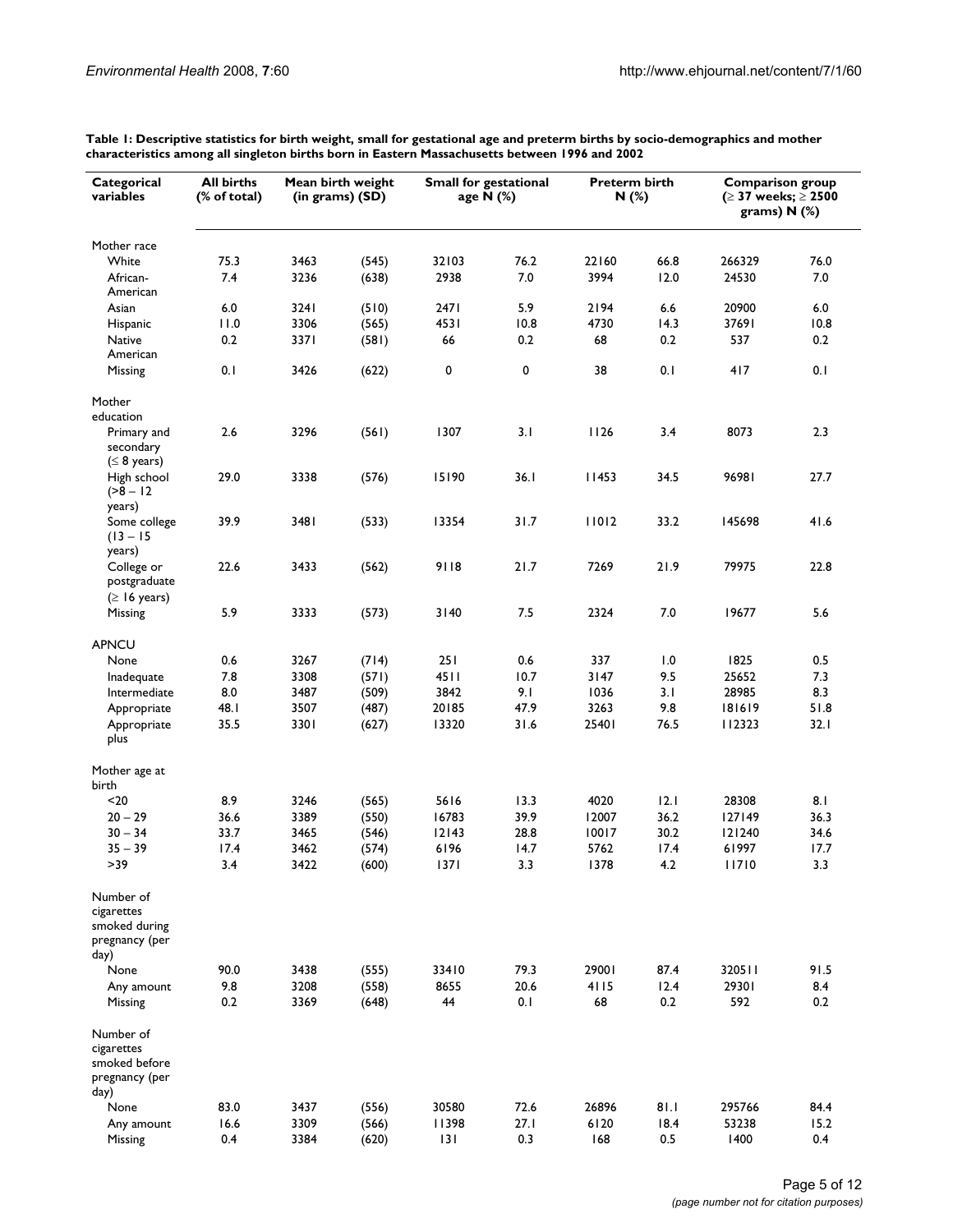| Previous infant $\geq$<br>4000 grams |      |      |       |       |      |       |      |        |      |
|--------------------------------------|------|------|-------|-------|------|-------|------|--------|------|
| None                                 | 98.6 | 3411 | (556) | 41851 | 99.4 | 32730 | 98.6 | 344956 | 98.4 |
| Yes                                  | 0.9  | 3938 | (546) | 63    | 0.1  | 175   | 0.5  | 3626   | 1.0  |
| Missing                              | 0.5  | 3355 | (712) | 195   | 0.5  | 279   | 0.8  | 1822   | 0.5  |
| Previous preterm<br>birth            |      |      |       |       |      |       |      |        |      |
| None                                 | 98.6 | 3419 | (556) | 41256 | 98.0 | 31946 | 96.3 | 346553 | 98.9 |
| Yes                                  | 0.9  | 3011 | (678) | 658   | 1.6  | 959   | 2.9  | 2029   | 0.6  |
| Missing                              | 0.5  | 3355 | (712) | 195   | 0.5  | 279   | 0.8  | 1822   | 0.5  |
| Gender of infant                     |      |      |       |       |      |       |      |        |      |
| Male                                 | 51.2 | 3473 | (572) | 21631 | 51.4 | 18172 | 54.8 | 178071 | 50.8 |
| Female                               | 48.8 | 3355 | (540) | 20478 | 48.6 | 15012 | 45.2 | 172333 | 49.2 |

**Table 1: Descriptive statistics for birth weight, small for gestational age and preterm births by socio-demographics and mother characteristics among all singleton births born in Eastern Massachusetts between 1996 and 2002** *(Continued)*

APNCU – adequacy of prenatal care utilization; N – number; SD – standard deviation

appropriate prenatal care. A similar finding, but with a weaker effect (-11.1 g; 95 percent CI: -14.5 g, 7.6 g) was observed for mothers who had *more than appropriate* prenatal care. In this case, it is important to note that *more than appropriate* prenatal care is usually provided to mothers at risk of pregnancy complications, therefore at greater risk of poor birth outcomes. Excess risks of SGA and preterm birth were seen amongst mothers who had been provided inadequate or intermediate prenatal care. The risk for preterm birth was more than four-fold if received inadequate care; however, a 9-fold risk of preterm births was associated with receiving more than appropriate prenatal care, which as noted above suggests pregnancies at risk.

#### *Contextual level SEM*

Controlling for individual SEM (education, race, and prenatal care index, SEM model), census tract level median household income was positively associated with birth weight (8.8 g; 95 percent CI: 6.5 g, 11.2 g), inversely related to risk of SGA (OR =  $0.92$ ; 95 percent CI:  $0.91$ , 0.94), but not associated with risk of preterm birth (OR = 0.99; 95 percent CI: 0.98, 1.01) (table 3).

When race and maternal education were excluded from the SEM model, the effect of median household income on birth weight increased to 22.4 g (95 percent CI: 19.5 g, 25.3 g), and if race but not maternal education were included, the effect of median household income was 9.4 g (95 percent CI: 7.1 g, 11.8 g). Hence, the effect of median household income was reduced by 61 percent after controlling for individual SEM covariates.

#### *Measures of traffic and land use*

The results for measures of traffic are presented for one standard deviation (SD) change in the distribution of the log-transformed variable, and for land use for 1 SD

change in the variable distribution (table 4). The measure of cumulative traffic density in proximity to birth address was associated with lower birth weight (-2.0 g; 95 percent CI: -3.7 g, -0.3 g). An increase in birth weight was associated with increase in distance to major highways (5.7 g; 95 percent CI: 3.4 g, 7.9 g) and percent open space (13.4 g; 95% CI: 10.4 g, 16.5 g). Increased risk of SGA was associated with increase in cumulative traffic density; a reduction in risk of SGA was observed with increase in distance to roads and percent open space. No associations were seen for risk of preterm birth with indices of physical environment.

Inclusion in models of traffic and land use variables did not affect the coefficients for educational attainment, or the coefficients for race and the index of prenatal care for birth weight (full model, table 5). However, we observed a reduction in the effect of median household income on birth weight by 23 percent in the presence of indicators of physical environment (6.8 g; 95 percent CI: 4.3 g, 9.3).

The effects of indices of physical environment on birth outcomes were also reduced when SEM indicators were included in the model. The effect of distance to roads from the full model was reduced to 3.8 g (95 percent CI: 1.9 g, 5.7). When race but not educational attainment, APNCU or the indicator of median household income were included in the model that effect was reduced to 4.3 g (95 percent CI: 2.3 g, 6.2 g), while the effect from the model with educational attainment, APNCU and median household income (5.2 g; 95 percent CI: 3.0 g, 7.3 g), but not race was not very different from that of model without any of the SEM variables. The effect of land use on birth weight was also reduced in the full model (4.4 g; 95 percent CI: 2.1 g, 6.6 g), and the effect of cumulative traffic density became imprecise. The risk of SGA associated with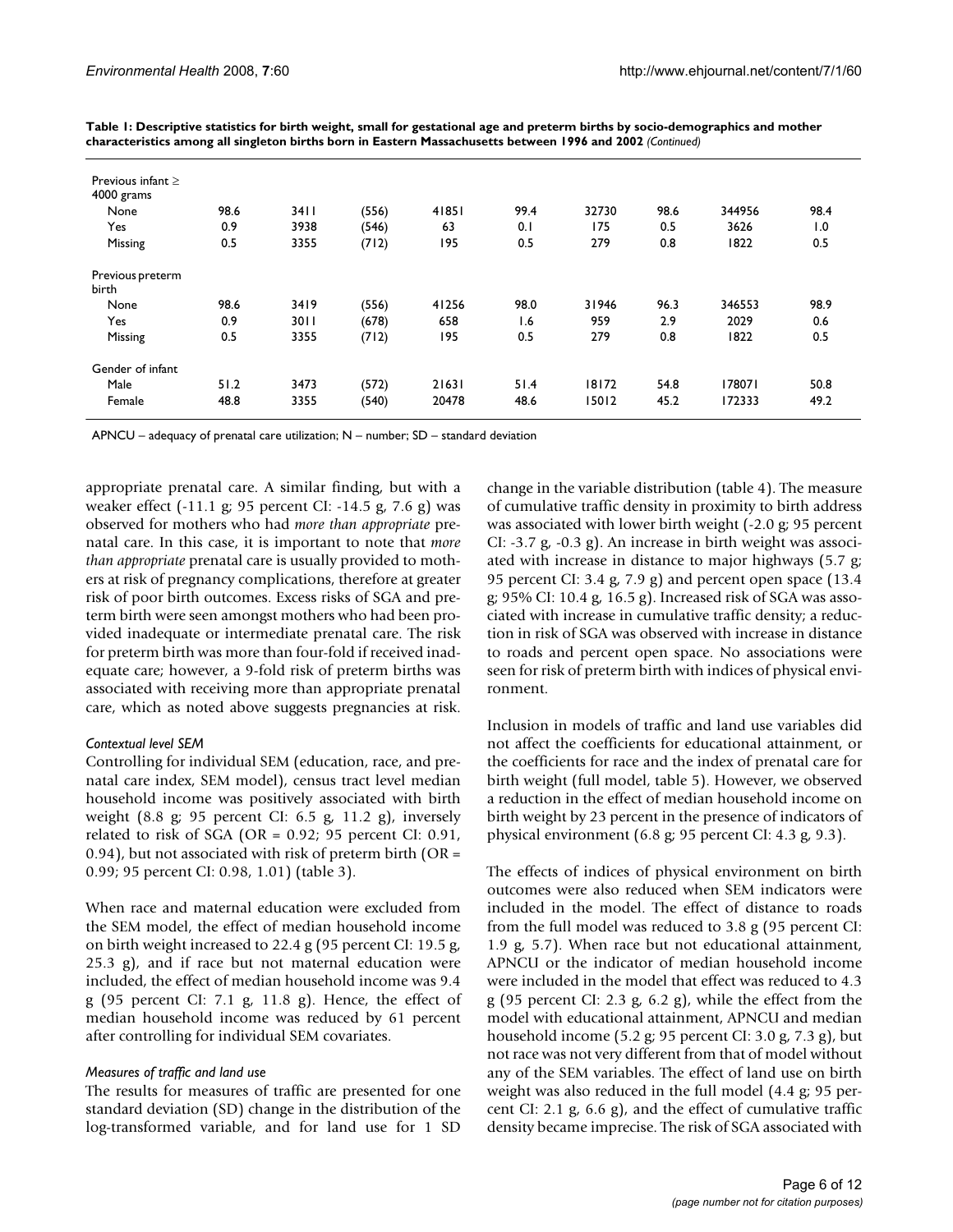| <b>Continuous</b><br>variables<br>(quartiles)                    |      | Mean birth weight (SD) |       | Small for gestational age<br>Preterm birth N (%)<br>N(%) |       |      |       | <b>Comparison group</b><br>$( \geq 37$ weeks; $\geq 2500$ grams)<br>N(%) |
|------------------------------------------------------------------|------|------------------------|-------|----------------------------------------------------------|-------|------|-------|--------------------------------------------------------------------------|
| Cumulative<br>traffic density/<br>1000 (vehicles-<br>km)         |      |                        |       |                                                          |       |      |       |                                                                          |
| ≤ 261.0                                                          | 3469 | (539)                  | 9441  | 22.4                                                     | 7187  | 21.7 | 89628 | 25.6                                                                     |
| $> 261.0 -$<br>704.6                                             | 3427 | (526)                  | 10398 | 24.7                                                     | 8105  | 24.4 | 87756 | 25.0                                                                     |
| $> 704.6 -$<br>1602.0                                            | 3398 | (564)                  | 10944 | 26.0                                                     | 8628  | 26.0 | 86674 | 24.7                                                                     |
| > 1602.0                                                         | 3368 | (569)                  | 11256 | 26.7                                                     | 9207  | 27.7 | 85785 | 24.5                                                                     |
| Missing (688)                                                    | 3413 | (560)                  | 70    | 0.2                                                      | 57    | 0.2  | 561   | 0.2                                                                      |
| Distance to<br>primary<br>highways<br>(meters)                   |      |                        |       |                                                          |       |      |       |                                                                          |
| $\leq$ 1107                                                      | 3398 | (555)                  | 11067 | 26.3                                                     | 8460  | 25.5 | 86888 | 24.8                                                                     |
| $>$ 1107 –<br>2150                                               | 3403 | (565)                  | 10741 | 25.5                                                     | 8496  | 25.6 | 87196 | 24.9                                                                     |
| $> 2150 -$<br>3745                                               | 3413 | (563)                  | 10482 | 24.9                                                     | 8422  | 25.4 | 87529 | 25.0                                                                     |
| > 3750                                                           | 3448 | (554)                  | 9819  | 23.3                                                     | 7806  | 23.5 | 88791 | 25.3                                                                     |
| % land use for<br>recreation and<br>conservation<br>(open space) |      |                        |       |                                                          |       |      |       |                                                                          |
| $\leq 4.0$                                                       | 3363 | (568)                  | 11184 | 26.6                                                     | 8905  | 26.8 | 81668 | 23.3                                                                     |
| $> 4.0 - 9.4$                                                    | 3403 | (567)                  | 10861 | 25.8                                                     | 8711  | 26.3 | 86966 | 24.8                                                                     |
| $> 9.4 - 17.8$                                                   | 3447 | (547)                  | 9658  | 22.9                                                     | 7182  | 21.6 | 85787 | 24.5                                                                     |
| >17.8                                                            | 3458 | (546)                  | 9210  | 21.9                                                     | 7328  | 22.1 | 87770 | 25.0                                                                     |
| Missing<br>(10470)                                               | 3319 | (597)                  | 1196  | 2.8                                                      | 1058  | 3.2  | 8213  | 2.3                                                                      |
| Median<br>household<br>income (in US \$)                         |      |                        |       |                                                          |       |      |       |                                                                          |
| $\leq 46336$                                                     | 3303 | (581)                  | 12853 | 30.5                                                     | 10736 | 32.4 | 83081 | 23.7                                                                     |
| $> 46336 -$<br>62773                                             | 3406 | (564)                  | 10984 | 26.1                                                     | 8405  | 25.3 | 86917 | 24.8                                                                     |
| $>62773-$<br>78583                                               | 3467 | (547)                  | 9778  | 23.2                                                     | 7253  | 21.9 | 89304 | 25.5                                                                     |
| >78583                                                           | 3486 | (526)                  | 8494  | 20.2                                                     | 6790  | 20.5 | 91102 | 26.0                                                                     |

**Table 2: Descriptive statistics for birth weight, small for gestational age, and preterm births by quartiles of traffic variables, land use, and median household income among all singleton births born in Eastern Massachusetts between 1996 and 2002**

N – number; SD – standard deviation

cumulative traffic density did not change in the full model, while the protective effects of distance to roads and percent open space weakened.

There was no important difference observed for the effect of cumulative traffic density on birth weight by educational attainment (table 6). We observed differences in effects of exposures on birth weight for distance to major highways (difference: -3.1 g; 95 percent CI of difference: -

6.8 g, 0.7 g), and land use as open space (difference: -5.2 g; 95 percent CI: -9.6 g, -1.0 g). In both cases, the protective effect of greater distance from highway or greater open space land in the census tract was larger in the more advantaged. For land use, the protective effect was clearly only amongst those residents of the tract with greater education. There was no difference in the effect of distance to major highways or land use by median household income. However, there was an indication of a greater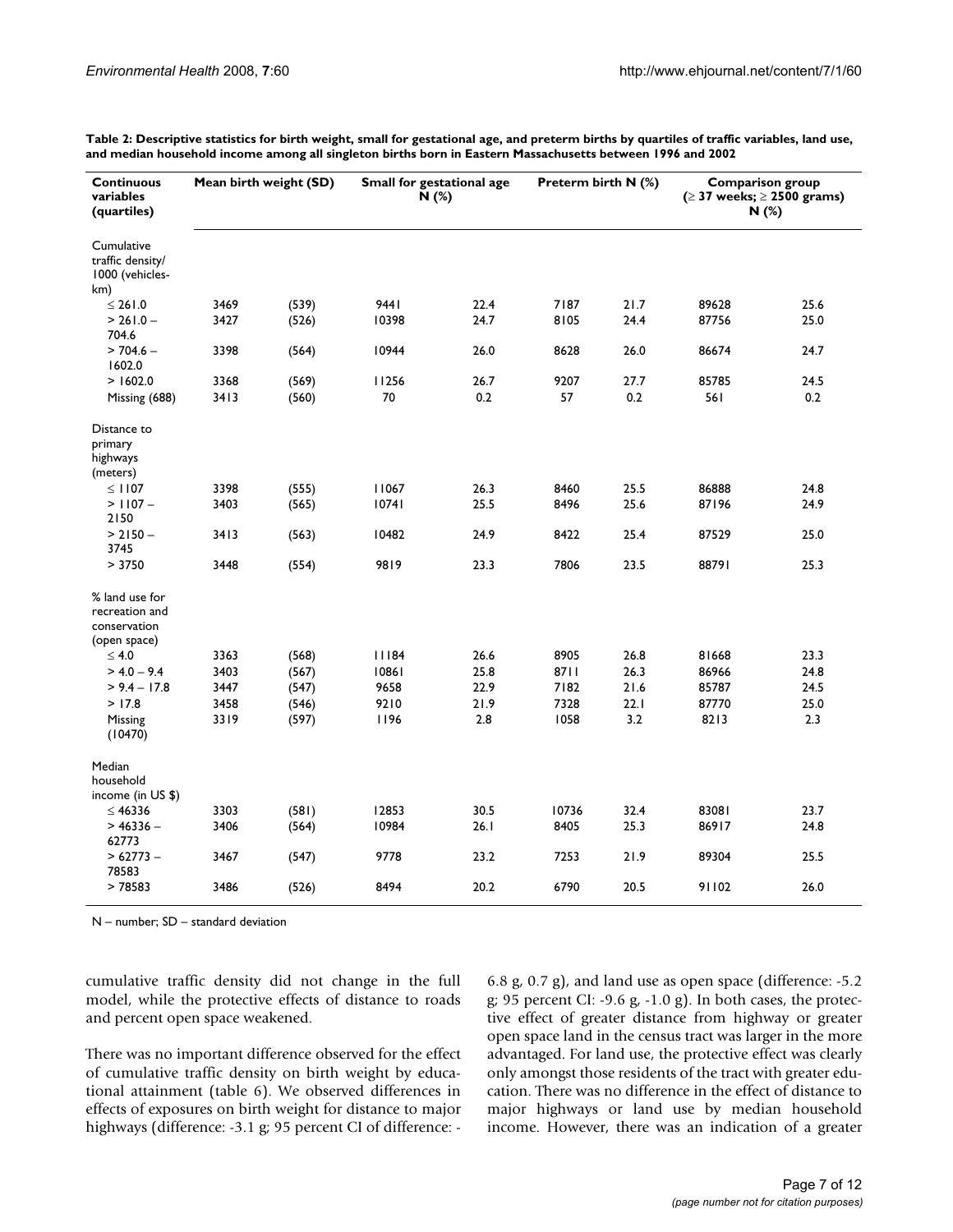**Table 3: Independent effects of individual and area-based socioeconomic measures (not including traffic and land use variables) in the study of singleton births in Eastern Massachusetts between 1996 and 2002.**

|                                            | <b>Birth weight</b> |                  | Small for gestational age | <b>Preterm birth</b> |           |            |
|--------------------------------------------|---------------------|------------------|---------------------------|----------------------|-----------|------------|
| <b>Model covariates</b>                    | Change (in grams)   | 95% CI           | <b>OR</b>                 | 95% CI               | <b>OR</b> | 95% CI     |
| Mother's education                         |                     |                  |                           |                      |           |            |
| High school or less ( $\leq$ 12 years)     | $-8.6$              | $-12.9, -4.3$    | 1.18                      | 1.14, 1.22           | 1.11      | 1.06, 1.15 |
| Some college (13–15 years)                 | Reference           |                  |                           |                      |           |            |
| College or postgraduate ( $\geq 16$ years) | 6.0                 | 2.1, 10.0        | 1.05                      | 1.01, 1.08           | 1.05      | 1.01, 1.09 |
| Mother's race                              |                     |                  |                           |                      |           |            |
| White                                      | Reference           |                  |                           |                      |           |            |
| African-American                           | $-112.9$            | $-119.6, -106.3$ | *                         |                      | 1.06      | 1.00, 1.11 |
| Asian                                      | $-193.0$            | $-199.4, -186.7$ |                           |                      | 0.77      | 0.73, 0.82 |
| Hispanic                                   | $-78.0$             | $-83.6, -72.3$   |                           |                      | 1.02      | 0.97, 1.07 |
| <b>APNCU</b>                               |                     |                  |                           |                      |           |            |
| Inadequate                                 | $-53.4$             | $-59.2. -47.6$   | 1.26                      | 1.21, 1.31           | 4.52      | 4.25, 4.81 |
| Intermediate                               | $-39.0$             | $-44.6, -33.3$   | 1.12                      | 1.08, 1.17           | 1.91      | 1.76, 2.08 |
| Appropriate                                | Reference           |                  |                           |                      |           |            |
| Appropriate plus                           | $-11.1$             | $-14.5, -7.6$    | 0.98                      | 0.96, 1.01           | 9.05      | 8.67, 9.45 |
| Median household incomet                   | 8.8                 | 6.5, 11.2        | 0.92                      | 0.91, 0.94           | 0.99      | 0.98, 1.01 |

APNCU – adequacy of prenatal care utilization; CI – confidence interval; OR – odds ratio; SD – standard deviation

Model controlled additionally for mother age, gestational age (for models with birth weight as the outcome), cigarette smoking during pregnancy,

previous infant greater than 4000 grams, previous preterm birth, chronic or gestational conditions of mother, and year of birth.

 $*$ Race is already controlled for in the definition of "small for gestational age"  $\,$ 

†The effect is for 1 SD change in the median household income by tract

effect of traffic density in the less advantaged group (difference: -2.3 g; 95 percent CI: -5.8 g, 1.2 g), although confidence interval was wide.

We also examined three way interactions between maternal education, median household income by tract, and our measures of physical environment and found no important differences (data not shown).

## **Discussion**

We examined the effects of social and physical environment on birth outcomes in a study of singleton births in Eastern Massachusetts, North East US, between 1996 and 2002. Two key components of this study are worth mentioning. *First*, we used a two-level hierarchical model to estimate the variability in birth outcomes due to individual and contextual level SEM and indices of physical environment. A number of epidemiologic studies from the US and other countries have shown associations between air pollution and birth weight and preterm births, in particular with carbon monoxide and particulate matter [19,21,22,24,39-41]. The evidence however has not been fully corroborated possibly due to inadequate control for individual and neighborhood level socioeconomic indi-

**Table 4: Independent effects of traffic and land use (not including SEM variables: education, race, APNCU, and median household income) in a study of singleton births in Eastern Massachusetts between 1996 and 2002.**

|                                                         | <b>Birth weight</b> |              | Small for gestational age | <b>Preterm birth</b> |       |            |
|---------------------------------------------------------|---------------------|--------------|---------------------------|----------------------|-------|------------|
| Model covariates*                                       | Change (in grams)   | 95% CI       | OR                        | 95% CI               | OR    | 95% CI     |
| Cumulative traffic density                              | $-2.0$              | $-3.7. -0.3$ | 1.02                      | 1.01.1.04            | 00. ا | 0.98. I.OI |
| Distance to major highways                              | 5.7                 | 3.4.7.9      | 0.98                      | 0.97, 0.99           | 1.00  | 0.99.1.02  |
| % land use for recreation and conservation (open space) | 13.4                | 10.4.16.5    | 0.96                      | 0.95, 0.97           | l.OI  | 1.00. 1.03 |

APNCU – adequacy of prenatal care utilization; CI – confidence interval; OR – odds ratio; SD – standard deviation; SEM – socioeconomic measures Model controlled additionally for race (where appropriate) mother age, gestational age (for models with birth weight as the outcome), cigarette smoking during pregnancy, previous infant greater than 4000 grams, previous preterm birth, chronic or gestational conditions of mother, and year of birth.

\*The effect is for 1 SD change in distribution of log-transformed traffic exposures and 1 SD change in distribution of % open space by census tract.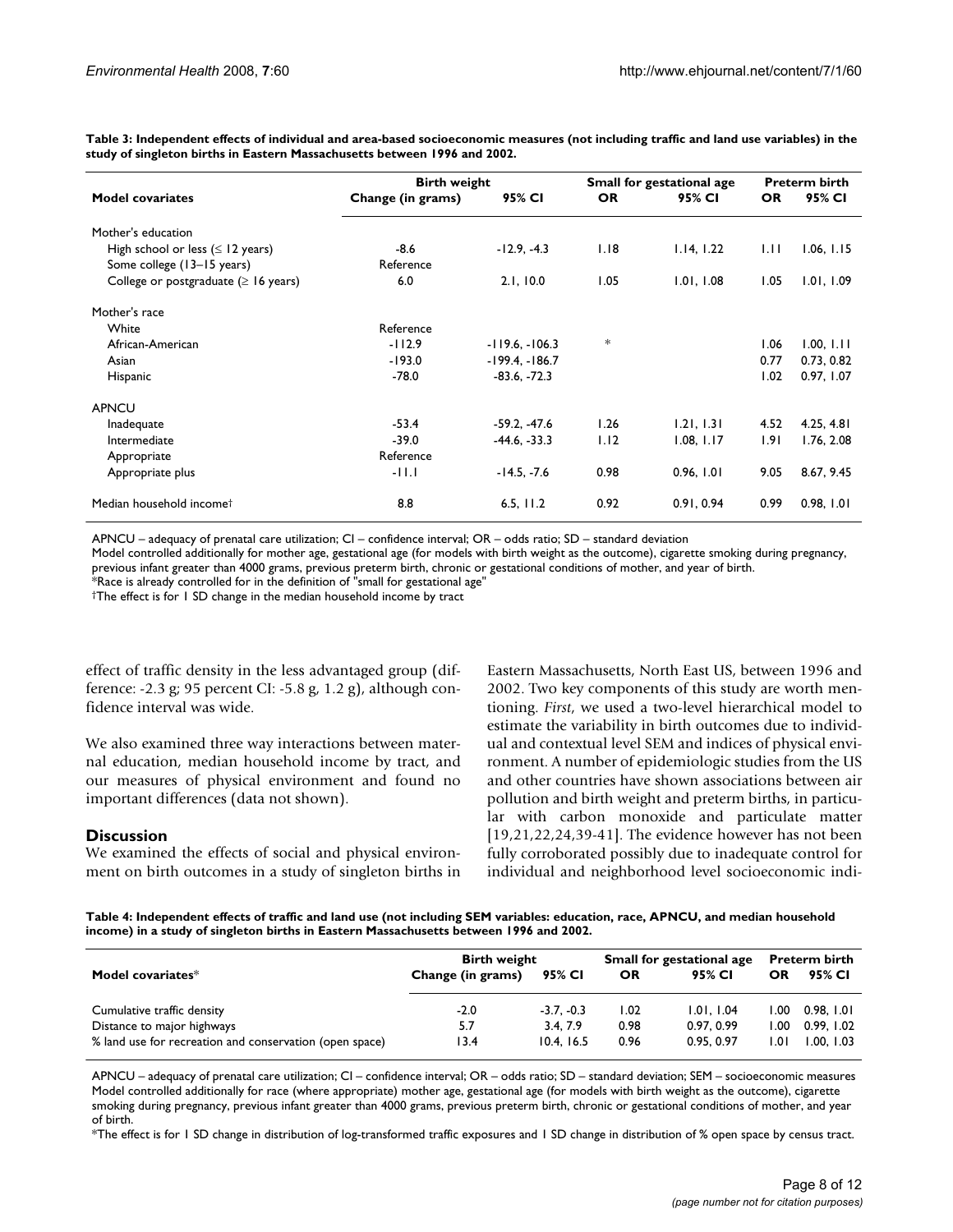**Table 5: The effects of SEM, traffic measures and land use on birth weight, small for gestational age and preterm births in the study of singleton births in Eastern Massachusetts between 1996 and 2002.**

|                                                         | <b>Birth weight</b> | <b>Small for gestational Age</b> | <b>Preterm birth</b> |            |           |                 |
|---------------------------------------------------------|---------------------|----------------------------------|----------------------|------------|-----------|-----------------|
| <b>Model covariates</b>                                 | Change (in grams)   | 95% CI                           | <b>OR</b>            | 95% CI     | <b>OR</b> | 95% CI          |
| Socio-demographic indicators                            |                     |                                  |                      |            |           |                 |
| Mother's education                                      |                     |                                  |                      |            |           |                 |
| Low $( \leq 12 \text{ years})$                          | $-8.5$              | $-12.8, -4.2$                    | 1.18                 | 1.14, 1.22 | 1.11      | 1.06, 1.15      |
| High $(13-15$ years)                                    | Reference           |                                  |                      |            |           |                 |
| College or postgraduate ( $\geq 16$ years)              | 6.0                 | 2.0, 10.0                        | 1.05                 | 1.02, 1.08 | 1.05      | 1.01, 1.09      |
| Mother's race                                           |                     |                                  |                      |            |           |                 |
| White                                                   | Reference           |                                  |                      |            |           |                 |
| African-American                                        | $-113.1$            | $-119.7, -106.4$                 | ∗                    |            | 1.06      | 1.00, 1.11      |
| Asian                                                   | $-192.2$            | $-198.6, -185.8$                 |                      |            | 0.77      | 0.73, 0.82      |
| Hispanic                                                | $-77.7$             | $-83.3, -72.1$                   |                      |            | 1.02      | 0.97, 1.07      |
| <b>APNCU</b>                                            |                     |                                  |                      |            |           |                 |
| Inadequate                                              | $-53.2$             | $-59.0, -47.4$                   | 1.26                 | 1.21, 1.31 |           | 4.52 4.25, 4.81 |
| Intermediate                                            | $-39.0$             | $-44.6, -33.3$                   | 1.12                 | 1.08, 1.17 | 1.91      | 1.76, 2.08      |
| Appropriate                                             | Reference           |                                  |                      |            |           |                 |
| Appropriate plus                                        | $-11.0$             | $-14.4, -7.5$                    | 0.98                 | 0.96, 1.01 |           | 9.05 8.67, 9.45 |
| Median household income <sup>†</sup>                    | 6.8                 | 4.3, 9.3                         | 0.93                 | 0.92, 0.95 |           | 0.99 0.98, 1.01 |
| Measures of traffic and land use <sup>†</sup>           |                     |                                  |                      |            |           |                 |
| Cumulative traffic density                              | $-0.4$              | $-2.0, 1.3$                      | 1.02                 | 1.00, 1.03 | 1.00      | 0.98, 1.01      |
| Distance to major highways (meters)                     | 3.8                 | 1.9, 5.7                         | 0.99                 | 0.97, 1.00 | 1.00      | 0.98, 1.01      |
| % land use for recreation and conservation (open space) | 4.4                 | 2.1, 6.6                         | 0.98                 | 0.97, 1.00 | 0.99      | 0.97, 1.00      |

APNCU – adequacy of prenatal care utilization; CI – confidence interval; OR – odds ratio; SD – standard deviation; SEM – socioeconomic measures All variables in this table were included in one model. Models controlled additionally for mother age, gestational age (for models with birth weight as the outcome), cigarette smoking during pregnancy, previous infant greater than 4000 grams, previous preterm birth, chronic or gestational conditions of mother, and year of birth.

\*Race is already controlled for in the definition of "small for gestational age"

†The effect is for 1 SD change in distribution of median household income by census tract, 1 SD change of log-transformed traffic exposures, and 1 SD change of in distribution % open space by census tract.

cators. Factors that account for socioeconomic position of the mother have also been associated with birth outcomes: racial/ethnic background, education, and areabased factors such as income and level of poverty [20,30,40,42]. However, only a limited number of studies have examined the influence of these factors, either alone or in combination, on the effects of air pollution on birth outcomes. Several studies from California, US, have examined air pollution effects on birth weight and preterm births controlling for individual or area-based SEM, but rarely controlled for both or examined interaction [2,21,24]. In Wilhelm and Ritz [26], individual and neighborhood-level SEM measures were adjusted simultaneously, however, using a one-level model. A recent study of the same population examined confounding and effect modification of traffic effect estimates for preterm birth by both individual and contextual SEM variables in two-level random effect models [43]. In a hierarchical multilevel model, Williams and coworkers [42] also examined relations between air pollution and SEM variables in multilevel models, although they did not focus on traffic pollution specifically.

Using the two-level hierarchical model, we found effects of individual and contextual level SEM for all three outcomes in the study (birth weight, SGA, and preterm births); the effects of traffic and land use variables were mainly seen with birth weight, with the exception of an effect of cumulative traffic density on SGA. We found that mothers with lower educational attainment were more likely of adverse births than mothers who had higher education. Lower birth weight was seen among African-American, Asian and Hispanic mothers when compared to births from White mothers; risk of preterm birth was greater for mothers of African-American background than for any other ethnic group. Having had less than appropriate prenatal care also increased the risk of adverse birth outcomes. None of the effects of individual SEM were affected when controlling for the contextual level SEM or indices of physical environment. Mothers from neighbor-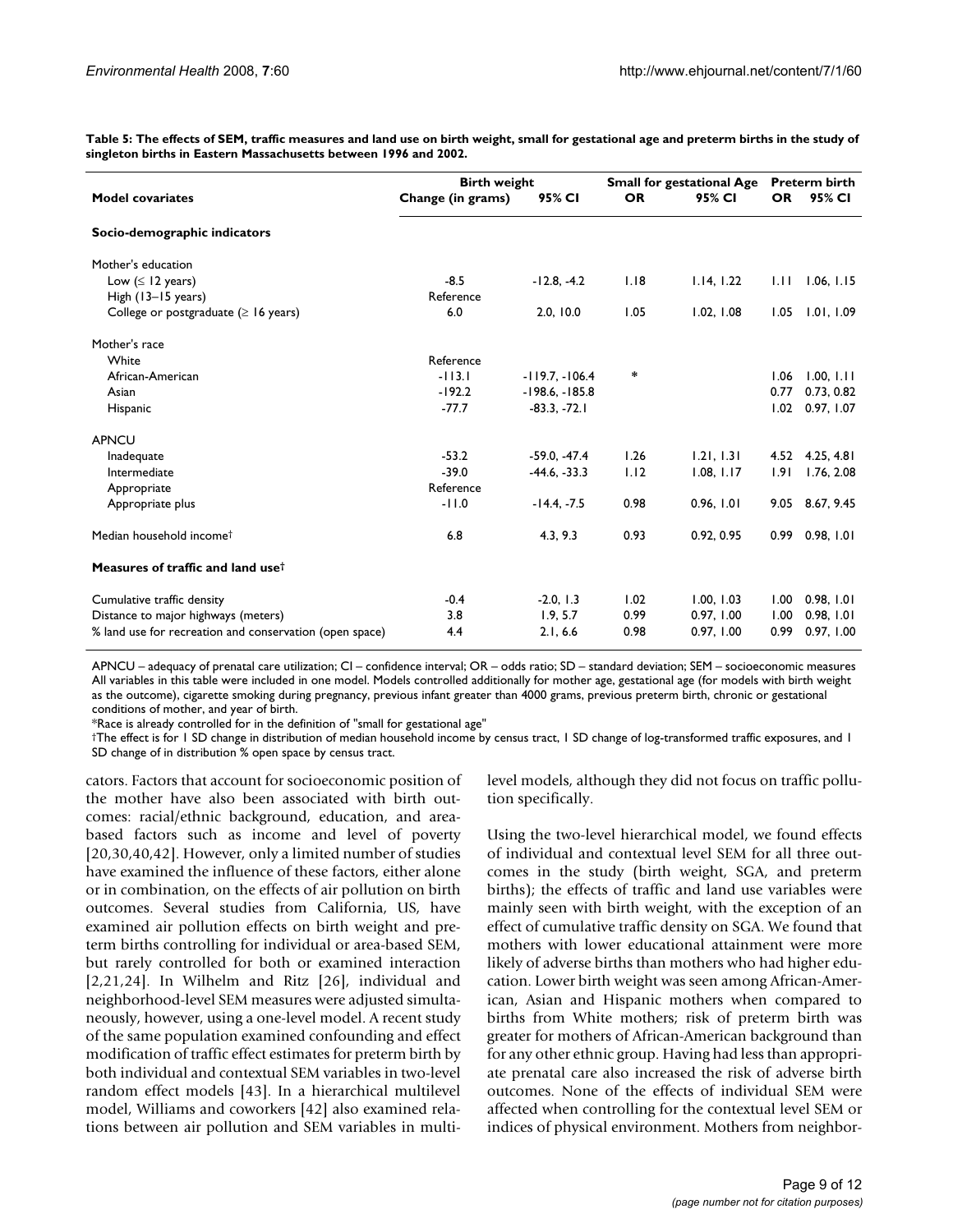|                                                         | <b>Educational attainment</b>  |             |                                                    |             |  |  |  |
|---------------------------------------------------------|--------------------------------|-------------|----------------------------------------------------|-------------|--|--|--|
|                                                         | Low $( \leq 12 \text{ years})$ |             | High $(>12$ years)                                 |             |  |  |  |
| Model covariates*                                       | Change (in grams)              | 95% CI      | Change (in grams)                                  | 95% CI      |  |  |  |
| Cumulative traffic density                              | $-0.7$                         | $-4.3, 3.0$ | $-0.1$                                             | $-1.9, 1.6$ |  |  |  |
| Distance to major highways                              | 1.8                            | $-1.3, 4.9$ | 4.9                                                | 2.8, 7.0    |  |  |  |
| % land use for recreation and conservation (open space) | 0.3                            | $-3.3, 3.8$ | 5.5                                                | 3.1, 8.0    |  |  |  |
|                                                         | $<$ 50%                        |             | Median Household Income by census tract<br>$>50\%$ |             |  |  |  |
|                                                         | Change (in grams)              | 95% CI      | Change (in grams)                                  | 95% CI      |  |  |  |
| Cumulative traffic density                              | $-1.7$                         | $-4.6, 1.3$ | 0.6                                                | $-1.3, 2.5$ |  |  |  |
| Distance to major highways                              | 3.8                            | 1.0.6.5     | 4.1                                                | 1.5, 6.7    |  |  |  |
| % land use for recreation and conservation (openspace)  | 4.4                            | 1.0.7.9     | 4.2                                                | 1.3.7.1     |  |  |  |

**Table 6: Stratified models by level of education and median household income for the association between birth weight and traffic and land use variables in a study of singleton births in Eastern Massachusetts between 1996 and 2002**

APNCU – adequacy of prenatal care utilization; CI – confidence interval; SD – standard deviation Models controlled additionally for race, APNCU, mother education and median household income by census tract (where necessary), mother age, gestational age, cigarette smoking during pregnancy, previous infant greater than 4000 grams, previous preterm birth, chronic or gestational conditions of mother, and year of birth. \*The effect is for 1 SD change in distribution of log-transformed traffic exposures and 1 SD change in distribution of % open space by census tract.

†Categories of median household income: below and above the median of the distribution of the variable

hoods with lower median household income were also at greater risk of adverse birth outcomes. Measures of traffic exposure, estimated at the residential address of mother at time of birth, were associated with lower birth weight, and for cumulative traffic density with SGA, after control for both individual and area-based SEM.

The two-level modeling approach enabled us to control for confounding of one factor by the other: individual and contextual SEM, and physical environment. While the effect for educational attainment, race and index of adequacy of prenatal care on birth weight did not change after controlling for indicators of physical environment (traffic and land use), the coefficient for median household income was reduced by 23 percent. We also saw a reduction in the effects of traffic and land use variables on birth weight after controlling for SEM. The presence of *race/ethnicity* of mother in SEM model reduced the effect of median household income on birth weight by 58 percent. Including just race/ethnicity in exposure model reduced the effect on birth weight of cumulative traffic density by 62 percent, distance to major roads by 25 percent, and that of land use as open space by 47 percent. These results suggest that *race/ethnicity* of mother is a strong confounder in this study. Racial/ethnic inequalities do predict health disparities, and such inequalities are a representation of a history of racial discrimination, economic deprivation, and the greater likelihood of adverse exposures throughout life [15,44]. The control for both race/ethnicity and other measures of socioeconomic position was an important aspect of this study; an aspect that is considered as critical in studies of social inequality [45].

The precision of the observed relationship between air pollution and adverse birth outcomes in other studies has been largely affected by the measure of exposure assigned to each individual in the study. The majority of the studies that examined this relationship have not taken into account variation in pollution exposure within small localities, which can lead to exposure misclassification and distortion of the association. Two studies in California, US, merely averaged monitors within few miles of the residence of the child, for example [2,30]; a study in Europe [19] and another one in Brazil [40] used averaged county level data. As it has been indicated in previous studies, small scale variations are related also to variations in the socio-economic status [28]. We used individual traffic measures as predictors of air pollution, the *second* key component in our study: cumulative traffic density and distance to major highways within a radius of the subjects' home. Distance to roadways has been reported to approximate somewhat better personal exposure levels of air pollutants than ambient measurements. Studies have reported strong gradients of pollutant concentrations and particle size distribution for distances beyond 100 meters from the roads [46,47]. In our study we observed associations of traffic variables with reduced birth weight, suggestive evidence with SGA, but not with preterm births. In combination with the indicator of land use, our results suggested that the increased level of urbanization increases the likelihood of exposure and that of adverse births. We found an association of increased open space and space for recreation with a better outcome of birth weight. It may be suggested that this variable indicates greater distance to traffic, more green areas, and less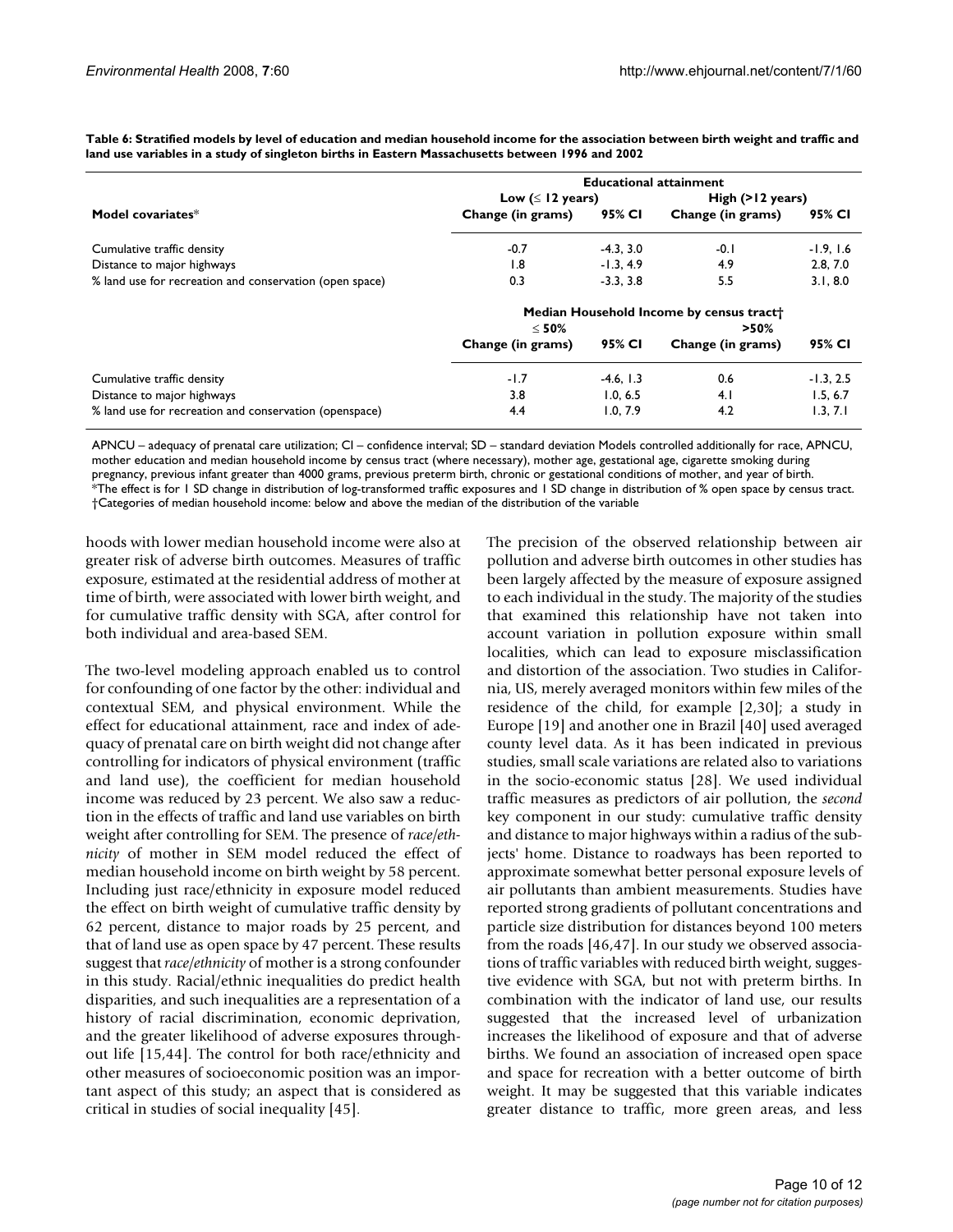urbanized residence, therefore contributing to less exposure.

The geographic differences in the distribution of air pollutants are related to the geographic distribution of wealth and socioeconomic status [18,48,49]. However, traffic can only partly explain the variability in exposures observed in diverse neighborhoods. Increased susceptibility to the effects of air pollution due to disadvantaged socioeconomic status may be related to greater likelihood for coexposures due to poor living conditions or occupational exposures, in addition to factors like reduced access to health care, poorer nutrition, and psychological stress and violence. We examined the variability in exposure effects by categories of SEM, and found suggestive evidence that educational attainment modified the effects of indices of physical environment on birth weight, with worse outcomes among the disadvantaged. Cumulative traffic density had a greater impact on births from mothers with lower educational attainment, and the positive effects of distance to major road and land use as open space were less in the lower education group. There was an indication of a greater effect of cumulative traffic density in the lower category of median household income. Overall, we observed a signal for an interaction between measures of social and physical environment.

There are limitations to this study that need to be mentioned. Exposure was estimated by distance to major highways and cumulative traffic density at individual birth addresses, as an approximate measure to concentrations of air pollutants. These exposure measures were, however, not directly related to personal air pollutant concentrations of each study subject. Also, mother address at time of birth was used to assign individual exposure indices. That address was not necessarily the address of mother during pregnancy, and we had no information available to correct for this. Both these limitations do introduce misclassification, and due to the non-selective nature of this error we would expect our study estimates to be underestimated. We had self-reported information on smoking during and before pregnancy which we used in this study to control for potential confounding by smoking. Because of the imprecision of the self-reported measure of this factor, one can argue that there may be residual confounding biasing the study estimates. However, in this study we controlled for a number of SEM and since smoking is strongly correlated with social class, residual confounding by smoking is expected to be small.

In conclusion, the study offers a way to look at adverse health in two perspectives simultaneously: the physical and social environment. By using a broader view in trying to understand the mechanisms that determine population health, as the example in this study, one can contribute to

improving epidemiologic research and hope to contribute in reducing health disparities in populations.

## **Abbreviations**

ADT: average daily traffic; APNCU: adequacy of prenatal care utilization; CADT: cumulative average daily traffic; MHD: Massachusetts Highway Department; SEM: measures of socioeconomic status; SGA: small for gestational age; PT: preterm; TIGER: Topologically Integrated Geographic Encoding and Reference Systems

## **Competing interests**

The authors declare that they have no competing interests.

## **Authors' contributions**

All authors have made substantial contribution to this work. AZ and JS coordinated the study. AZ analyzed the data and drafted this manuscript. SJM participated with geocoding and exposure estimation for this work. AZ and JS are the guarantors for the results and interpretation of the study findings.

#### **Acknowledgements**

Supported by the Harvard Environmental Protection Agency (EPA) Center, Grants R827353 and R-832416, and National Institute for Environmental Health Science (NIEHS) ES-0002. The authors want to thank the reviewers for their very helpful comments that contributed to the improvement and the final version of this manuscript.

#### **References**

- 1. Dejmek J, Selevan SG, Benes I, Solansky I, Sram RJ: **[Fetal growth](http://www.ncbi.nlm.nih.gov/entrez/query.fcgi?cmd=Retrieve&db=PubMed&dopt=Abstract&list_uids=10339448) [and maternal exposure to particulate matter during preg](http://www.ncbi.nlm.nih.gov/entrez/query.fcgi?cmd=Retrieve&db=PubMed&dopt=Abstract&list_uids=10339448)[nancy.](http://www.ncbi.nlm.nih.gov/entrez/query.fcgi?cmd=Retrieve&db=PubMed&dopt=Abstract&list_uids=10339448)** *Environ Health Perspect* 1999, **107:**475-480.
- 2. Ritz B, Yu F, Chapa G, Fruin S: **[Effect of air pollution on preterm](http://www.ncbi.nlm.nih.gov/entrez/query.fcgi?cmd=Retrieve&db=PubMed&dopt=Abstract&list_uids=10955401) [birth among children born in Southern California between](http://www.ncbi.nlm.nih.gov/entrez/query.fcgi?cmd=Retrieve&db=PubMed&dopt=Abstract&list_uids=10955401) [1989 and 1993.](http://www.ncbi.nlm.nih.gov/entrez/query.fcgi?cmd=Retrieve&db=PubMed&dopt=Abstract&list_uids=10955401)** *Epidemiology* 2000, **11:**502-511.
- 3. Subramanian SV, Chen JT, Rehkopf DH, Waterman PD, Krieger N: **[Comparing individual-and area-based socioeconomic meas](http://www.ncbi.nlm.nih.gov/entrez/query.fcgi?cmd=Retrieve&db=PubMed&dopt=Abstract&list_uids=16968866)ures for the surveillance of health disparities: A multilevel [analysis of Massachusetts births, 1989–1991.](http://www.ncbi.nlm.nih.gov/entrez/query.fcgi?cmd=Retrieve&db=PubMed&dopt=Abstract&list_uids=16968866)** *Am J Epidemiol* 2006, **164:**823-834.
- 4. Gillman MW, Rich-Edwards JW: **[The fetal origin of adult disease:](http://www.ncbi.nlm.nih.gov/entrez/query.fcgi?cmd=Retrieve&db=PubMed&dopt=Abstract&list_uids=10949210) [from sceptic to convert.](http://www.ncbi.nlm.nih.gov/entrez/query.fcgi?cmd=Retrieve&db=PubMed&dopt=Abstract&list_uids=10949210)** *Paediatr Perinat Epidemiol* 2000, **14:**192-193.
- 5. Lucas JS, Inskip HM, Godfrey KM, Foreman CT, Warner JO, Gregson RK, Clough JB: **[Small size at birth and greater postnatal weight](http://www.ncbi.nlm.nih.gov/entrez/query.fcgi?cmd=Retrieve&db=PubMed&dopt=Abstract&list_uids=15172897) [gain: relationships to diminished infant lung function.](http://www.ncbi.nlm.nih.gov/entrez/query.fcgi?cmd=Retrieve&db=PubMed&dopt=Abstract&list_uids=15172897)** *Am J Respir Crit Care Med* 2004, **170:**534-540.
- 6. Godfrey KM, Barker DJ: **[Fetal programming and adult health.](http://www.ncbi.nlm.nih.gov/entrez/query.fcgi?cmd=Retrieve&db=PubMed&dopt=Abstract&list_uids=11683554)** *Public Health Nutr* 2001, **4:**611-624.
- 7. Barker DJ: **The developmental origins of adult disease.** *J Am Coll Nutr* 2004, **23(Suppl 6):**588-595.
- 8. Li CI, Daling JR, Emanuel I: **[Birthweight and risk of overall and](http://www.ncbi.nlm.nih.gov/entrez/query.fcgi?cmd=Retrieve&db=PubMed&dopt=Abstract&list_uids=12675783) [cause-specific childhood mortality.](http://www.ncbi.nlm.nih.gov/entrez/query.fcgi?cmd=Retrieve&db=PubMed&dopt=Abstract&list_uids=12675783)** *Paediatr Perinat Epidemiol* 2003, **17:**164-170.
- 9. Bobak M, Leon DA: **[The effect of air pollution on infant mortal](http://www.ncbi.nlm.nih.gov/entrez/query.fcgi?cmd=Retrieve&db=PubMed&dopt=Abstract&list_uids=10535778)[ity appears specific for respiratory causes in the postneona](http://www.ncbi.nlm.nih.gov/entrez/query.fcgi?cmd=Retrieve&db=PubMed&dopt=Abstract&list_uids=10535778)[tal period.](http://www.ncbi.nlm.nih.gov/entrez/query.fcgi?cmd=Retrieve&db=PubMed&dopt=Abstract&list_uids=10535778)** *Epidemiology* 1999, **10:**666-670.
- 10. Mortimer K, Neugebauer R, Lurmann F, Alcorn S, Balmes J, Tager I: **[Air pollution and pulmonary function in asthmatic children:](http://www.ncbi.nlm.nih.gov/entrez/query.fcgi?cmd=Retrieve&db=PubMed&dopt=Abstract&list_uids=18520616) [effects of prenatal and lifetime exposures.](http://www.ncbi.nlm.nih.gov/entrez/query.fcgi?cmd=Retrieve&db=PubMed&dopt=Abstract&list_uids=18520616)** *Epidemiology* 2008, **19:**550-557.
- 11. Kawachi I, Berkman L: **Neighborhoods and health.** Oxford University Press, New York, NY; 2003.